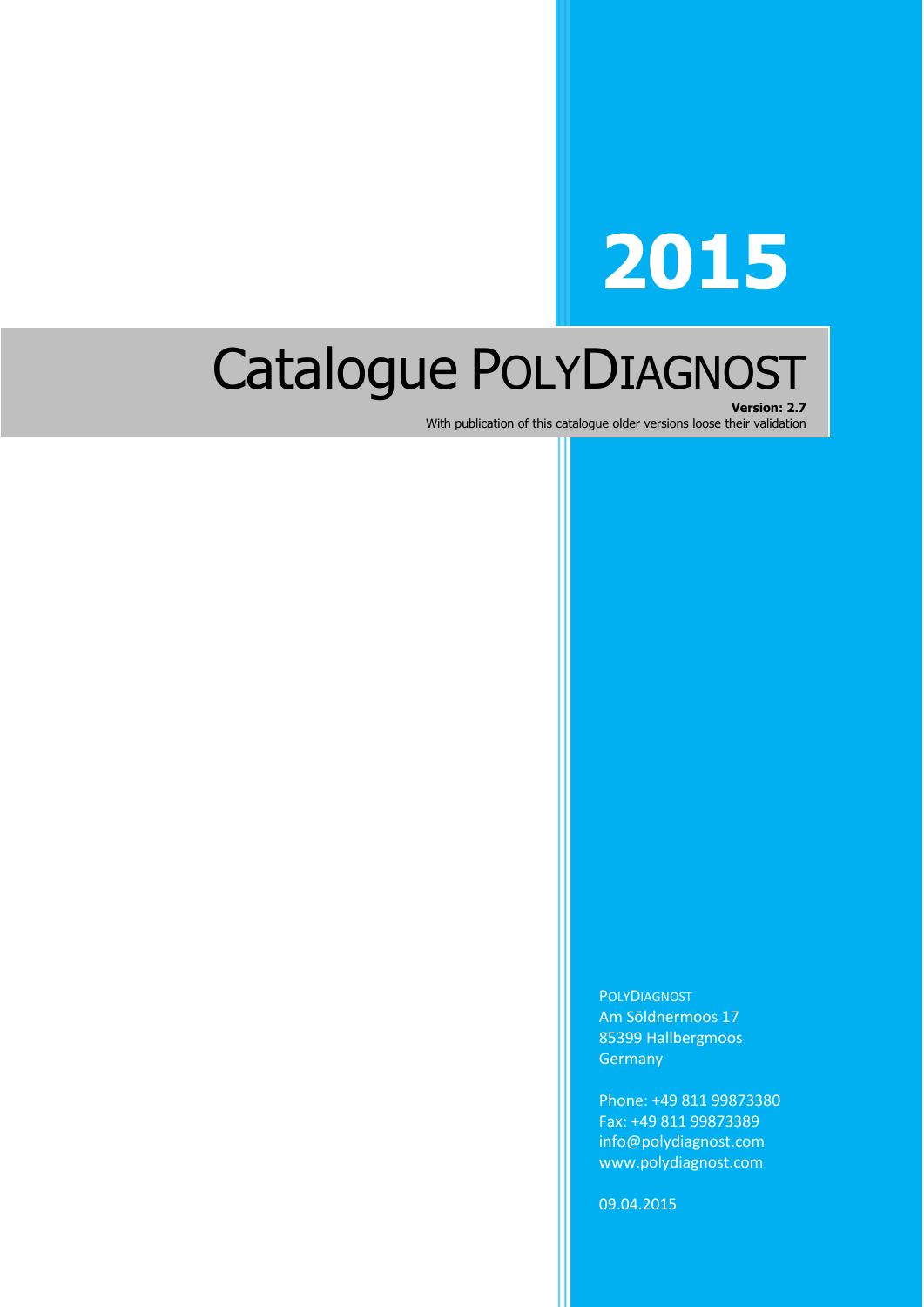

## **Table of contents**

| 26 |
|----|
|    |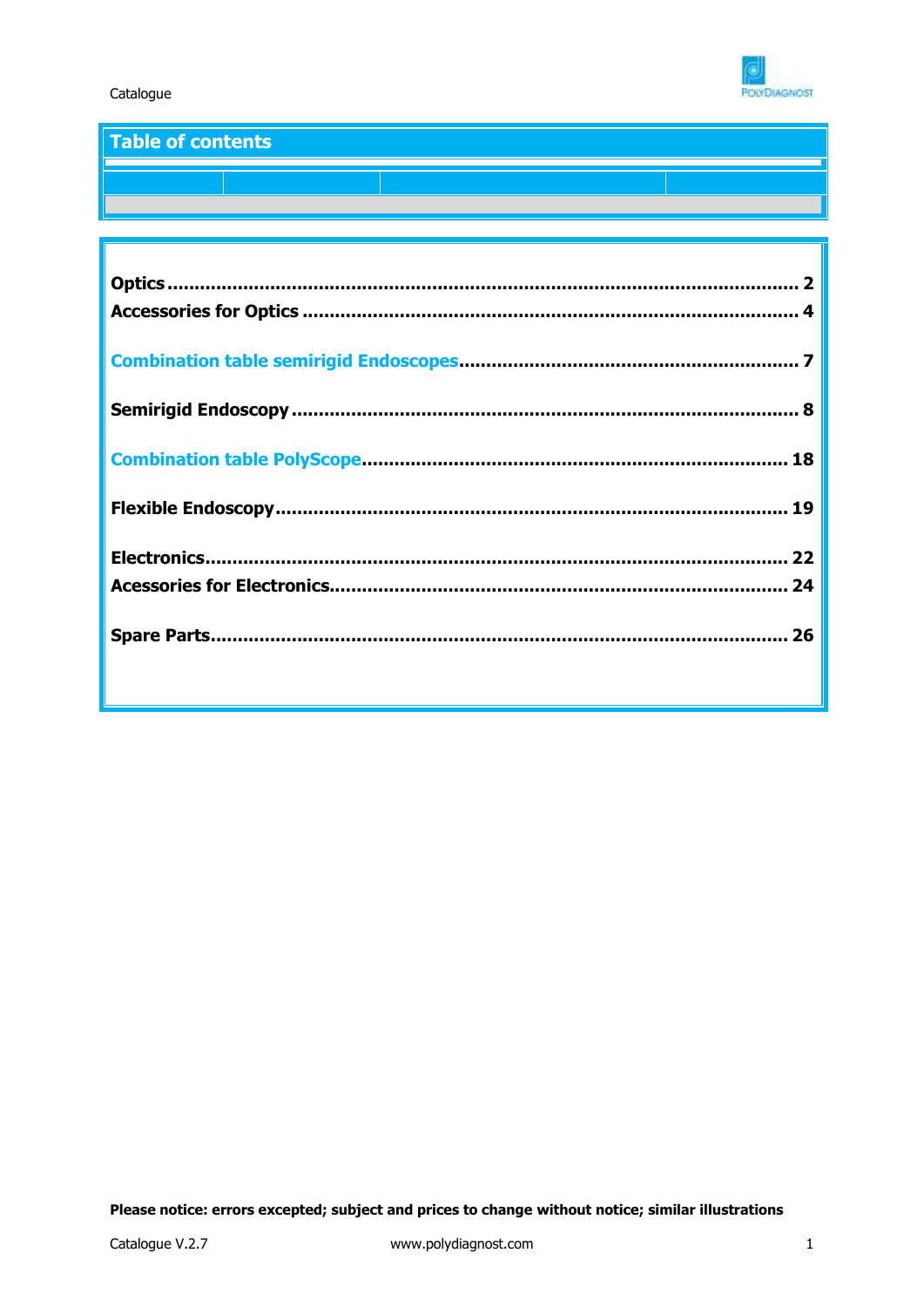



| <b>Optics</b> |                                                        |                                                                                                                                                                                                                                                                                                                                      |         |
|---------------|--------------------------------------------------------|--------------------------------------------------------------------------------------------------------------------------------------------------------------------------------------------------------------------------------------------------------------------------------------------------------------------------------------|---------|
| Order No.     | <b>Article Description</b>                             | <b>Additional Description</b>                                                                                                                                                                                                                                                                                                        | Picture |
|               |                                                        |                                                                                                                                                                                                                                                                                                                                      |         |
| PD-DS-1080    | semirigid optic modular<br>30,000 Pixel / 70°          | the interdisciplinary semirigid endoscope<br>one optic for every application<br>highest resolution<br>examination on the highest level<br>no decontamination issues - no lumen !<br>30,000 pixel / 70° FOV<br>outer diameter: 1.3 mm<br>standard light connection: ACMI/Storz/Wolf<br>overall length: 181mm<br>only on request       |         |
| PD-DS-1083    | semirigid optic modular<br>10,000 Pixel / 120°         | the interdisciplinary semirigid endoscope<br>one optic for every application<br>high resolution at low diameter, 120° FOV<br>no decontamination issues - no lumen !<br>10,000 pixel / 120° FOV<br>outer diameter: 0.9 mm<br>standard light connection: ACMI/Storz/Wolf<br>overall length: 181mm                                      |         |
| PD-DS-1084    | semirigid optic modular<br>6,000 Pixel / 70°           | the interdisciplinary semirigid endoscope<br>one optic for every application<br>very thin with best resolution<br>for examination and therapy<br>no decontamination issues - no lumen !<br>6,000 pixel / 70° FOV<br>outer diameter: 0.55 mm<br>standard light connection: ACMI/Storz/Wolf<br>overall length: 181mm                   |         |
| PD-DS-1086    | semirigid optic modular<br>3,000 Pixel / 70°           | the interdisciplinary rigid endoscope<br>one optic for every application<br>ultrathin, with finest resolution<br>especially for diagnostic in thinnest channels<br>no decontamination issues - no lumen !<br>3,000 pixel / 70° FOV<br>outer diameter: 0.45 mm<br>standard light connection: ACMI/Storz/Wolf<br>overall length: 181mm |         |
| PD-PN-0080    | semirigid optic modular<br>PCNL 10,000 pixel /<br>120° | semirigid endoscope<br>special design for PCNL<br>high resolution at low diameter, 120° FOV<br>no decontamination issues - no lumen!<br>10,000 pixel / 120° FOV<br>outer diameter: 0.9 mm<br>standard light connection: ACMI/Storz/Wolf<br>overall length: 310mm                                                                     |         |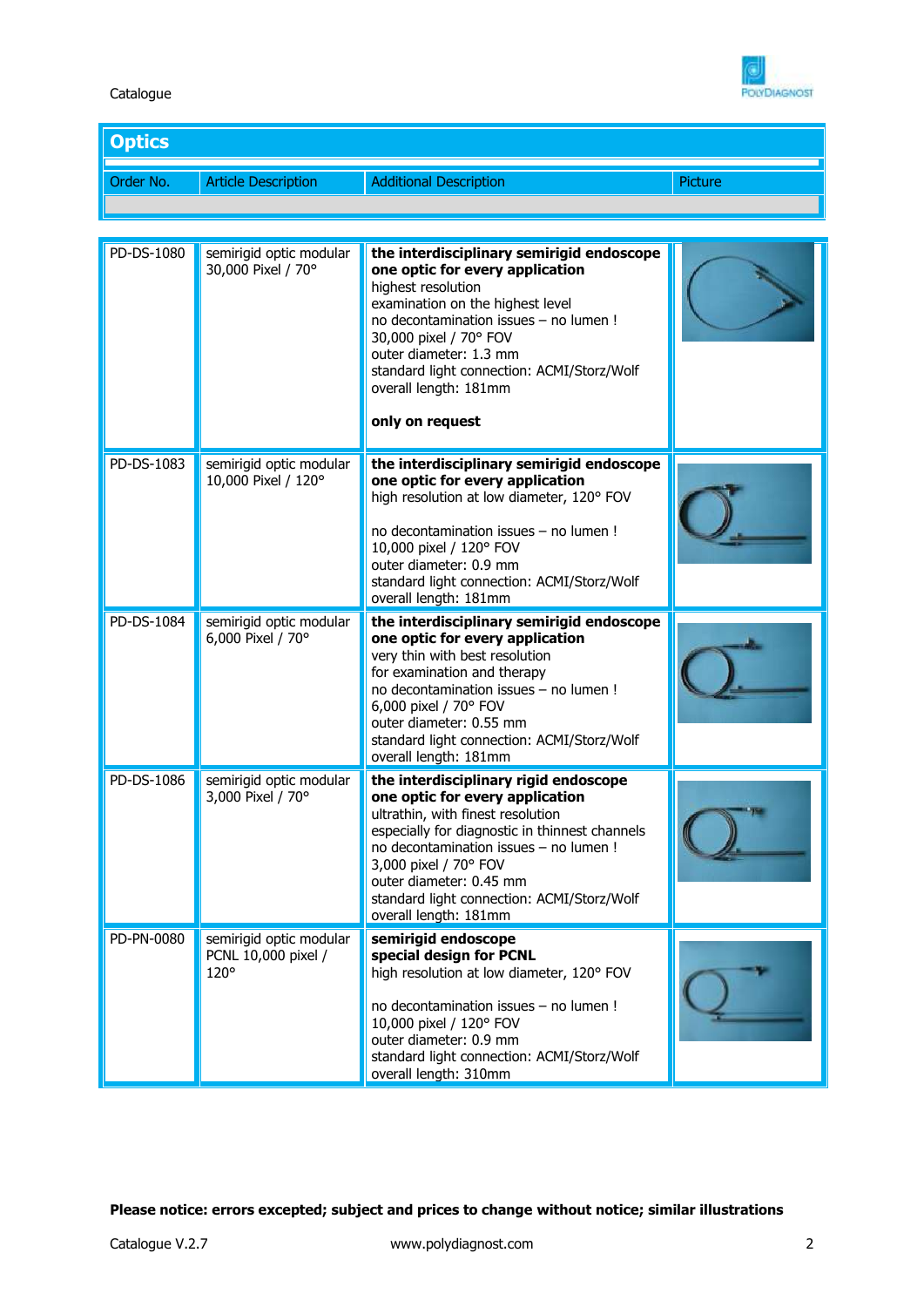

| <b>Optics</b> |                     |                               |         |
|---------------|---------------------|-------------------------------|---------|
| Order No.     | Article Description | <b>Additional Description</b> | Picture |
|               |                     |                               |         |

| PD-PS-0095 | flexible optic PolyScope<br>120° view / 300cm | PolyScope- the flexible optic system<br>light fibres are integrated in the disposable<br>catheter<br>full light in every adoption<br>no repairs needed<br>no decontamination issues due to disposable<br>catheters<br>10,000 Pixel, 120° FOV, 300cm length<br>suitable catheter length: 185cm       |  |
|------------|-----------------------------------------------|-----------------------------------------------------------------------------------------------------------------------------------------------------------------------------------------------------------------------------------------------------------------------------------------------------|--|
| PD-PS-0096 | flexible optic PolyScope<br>120° view / 180cm | PolyScope- the flexible optic system<br>light fibres are integrated in the disposable<br>catheter<br>full light in every adoption<br>no repairs needed<br>no decontamination issues due to disposable<br>catheters<br>10,000 Pixel, 120° FOV, 180cm length<br>suitable catheter length: 70cm        |  |
| PD-PS-0097 | flexible optic PolyScope<br>120° view / 150cm | PolyScope- the flexible optic system<br>light fibres are integrated in the disposable<br>catheter<br>full light in every adoption<br>no repairs needed<br>no decontamination issues due to disposable<br>catheters<br>10,000 Pixel, 120° FOV, 150cm length<br>suitable catheter length: 30 and 42cm |  |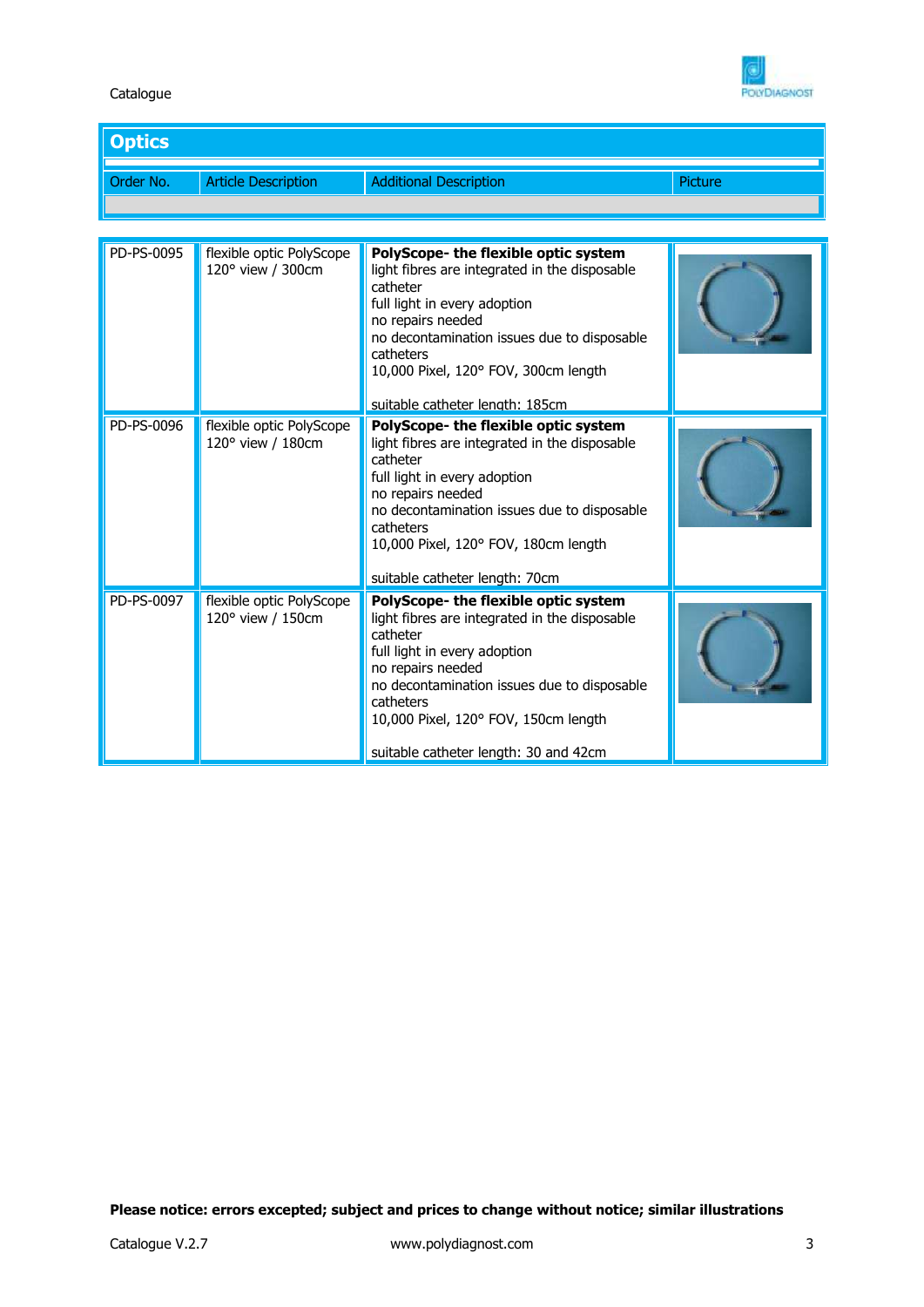

|--|

| Order No. | <b>Article Description</b> | <b>Additional Description</b> | Picture |
|-----------|----------------------------|-------------------------------|---------|
|           |                            |                               |         |

| PD-FS-4001 | ocular fix-focus black                  | modular ocular fix focus black with pin for easy<br>mounting at the 3-joint-arm<br>optimized for use with:<br>10,000 and 30,000 pixel optic                                                                                                                              |  |
|------------|-----------------------------------------|--------------------------------------------------------------------------------------------------------------------------------------------------------------------------------------------------------------------------------------------------------------------------|--|
| PD-FS-4004 | ocular fix-focus blue                   | modular ocular fix focus blue with pin for easy<br>mounting at the 3-joint-arm<br>optimized for use with:<br>6,000 and 3,000 pixel optic                                                                                                                                 |  |
| PD-AC-0092 | 3-joint-arm friction                    | with knob for use with semirigid endoscopes<br>fixes the ocular which is connected to the<br>optic body and the light cable<br>can be fixed in every position and serves<br>as a"third" hand<br>keeps all accessories in the unsterile area                              |  |
| PD-AC-0093 | 3-joint-arm friction<br>PolyScope       | with knob for use with flexible endoscopes<br>fixes the ocular which is connected to the<br>optic body and the adaptor seperate light<br>can be fixed in every position and serves<br>$\overline{a}$<br>as a "third" hand<br>keeps all accessories in the unsterile area |  |
| PD-AC-0091 | 3-joint-arm friction<br>short           | similar to PD-AC-0092 with short camera<br>support<br>recommended for sales agents                                                                                                                                                                                       |  |
| PD-AC-0095 | 3-joint-arm friction<br>PolyScope short | similar to PD-AC-0093 with short camera<br>support<br>recommended for sales agents                                                                                                                                                                                       |  |
| PD-AC-1012 | SteriTray large                         | SteriTray for PCNL optic<br>with individual holders for the endoscope<br>size: 250x480x60mm                                                                                                                                                                              |  |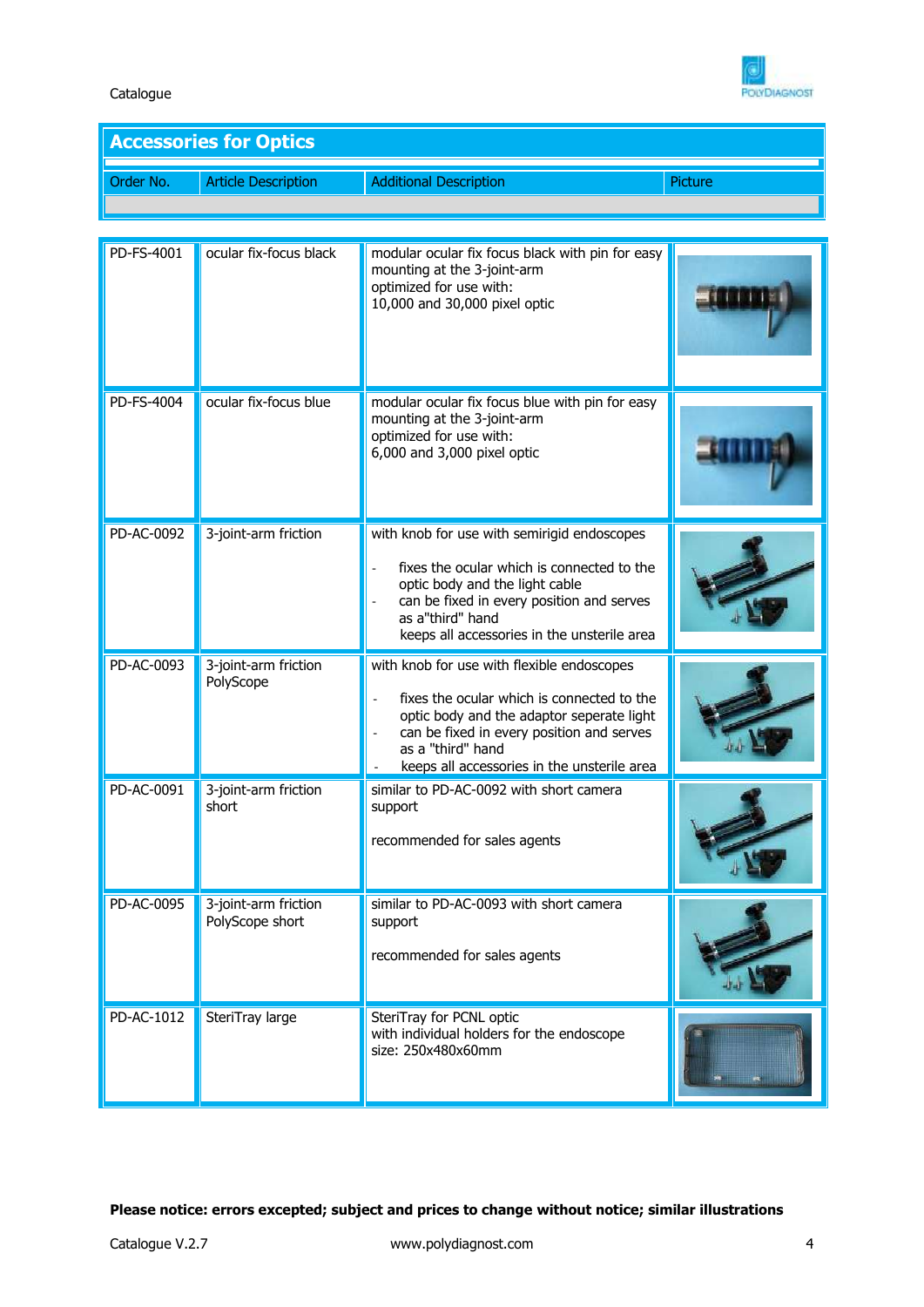

# **Accessories for Optics**

| Order No. | <b>Article Description</b> | <b>Additional Description</b> | Picture |
|-----------|----------------------------|-------------------------------|---------|

| PD-AC-1112 | cover plate large | cover plate for SteriTray PD-AC-1012<br>recommended for the secure transport                                              |  |
|------------|-------------------|---------------------------------------------------------------------------------------------------------------------------|--|
| PD-AC-1013 | SteriTray small   | SteriTray for semirigid optics (except PD-PN-<br>0080)<br>with individual holders for the endoscope<br>size: 240x250x60mm |  |
| PD-AC-1113 | cover plate small | cover plate for SteriTray PD-AC-1013<br>recommended for the secure transport                                              |  |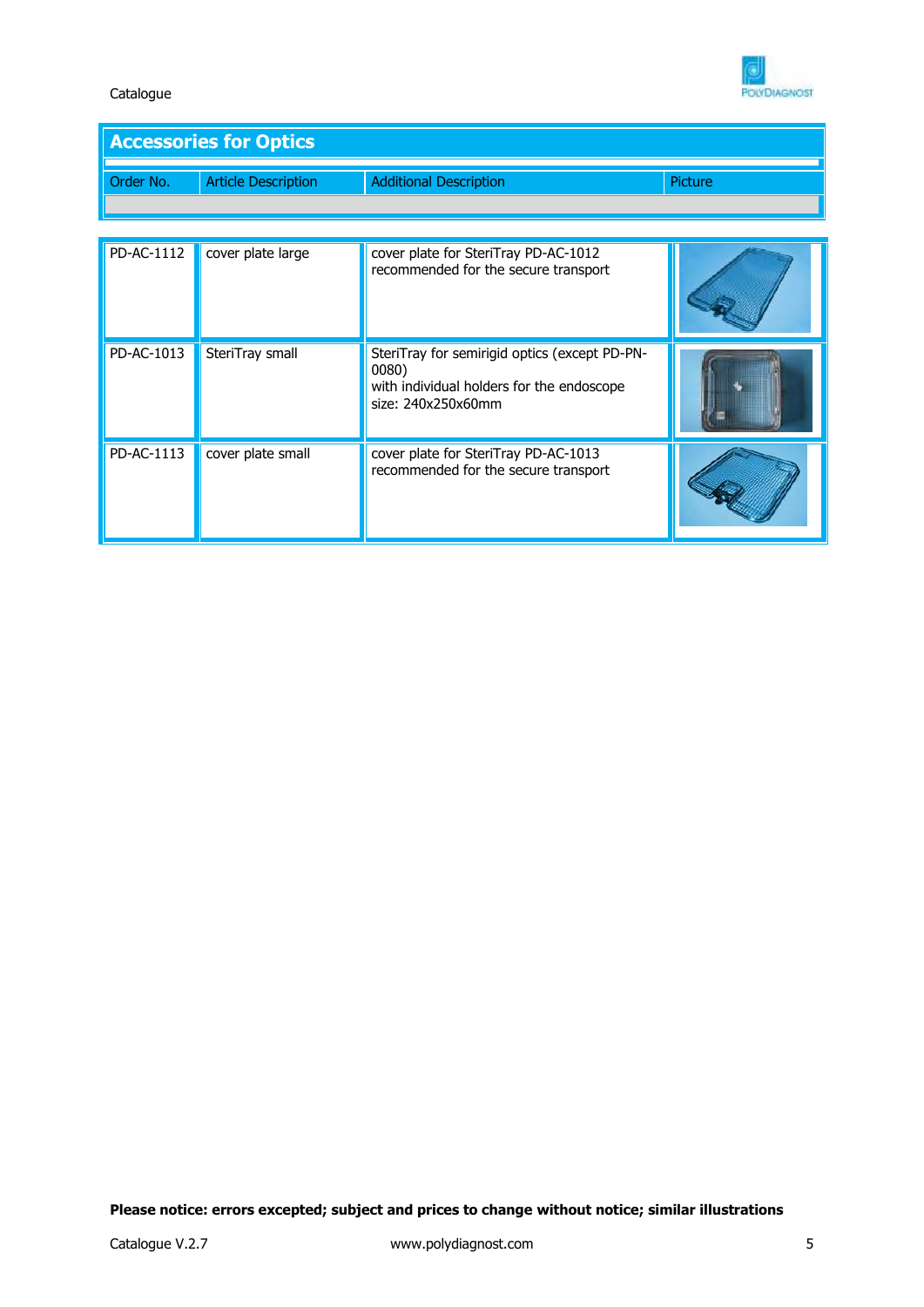



# **The modular semirigid system**

- **no decontamination issues**
- **cost- effective**
- **interdisciplinary**



For possible combinations and fields of applications see combination table next page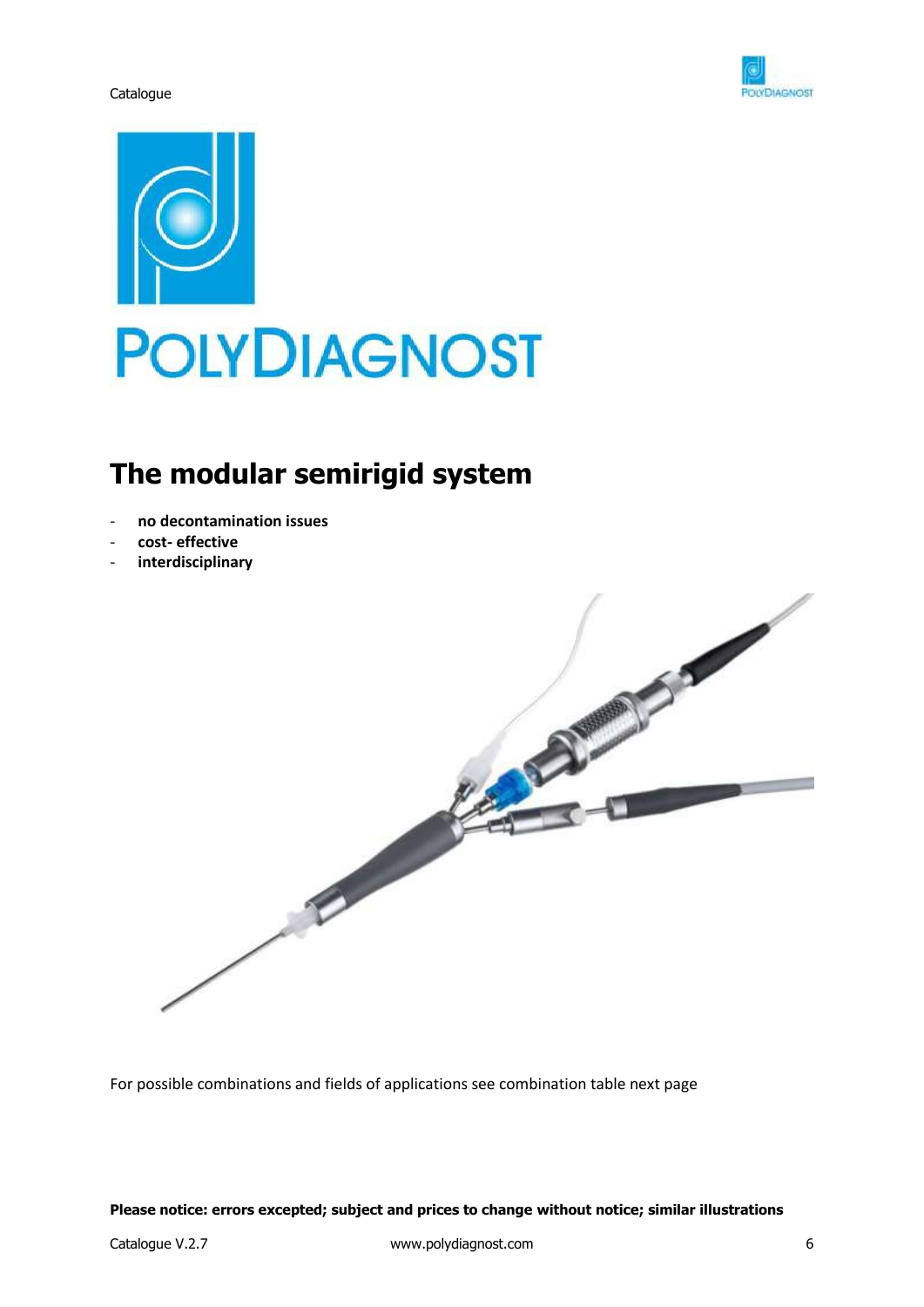

#### **Combination table semirigid Endoscopes**

The interdisciplinary semirigid endoscopy system- one optic for every application!

Without any decontamination issues due to the sterile, disposable PolyShaft.

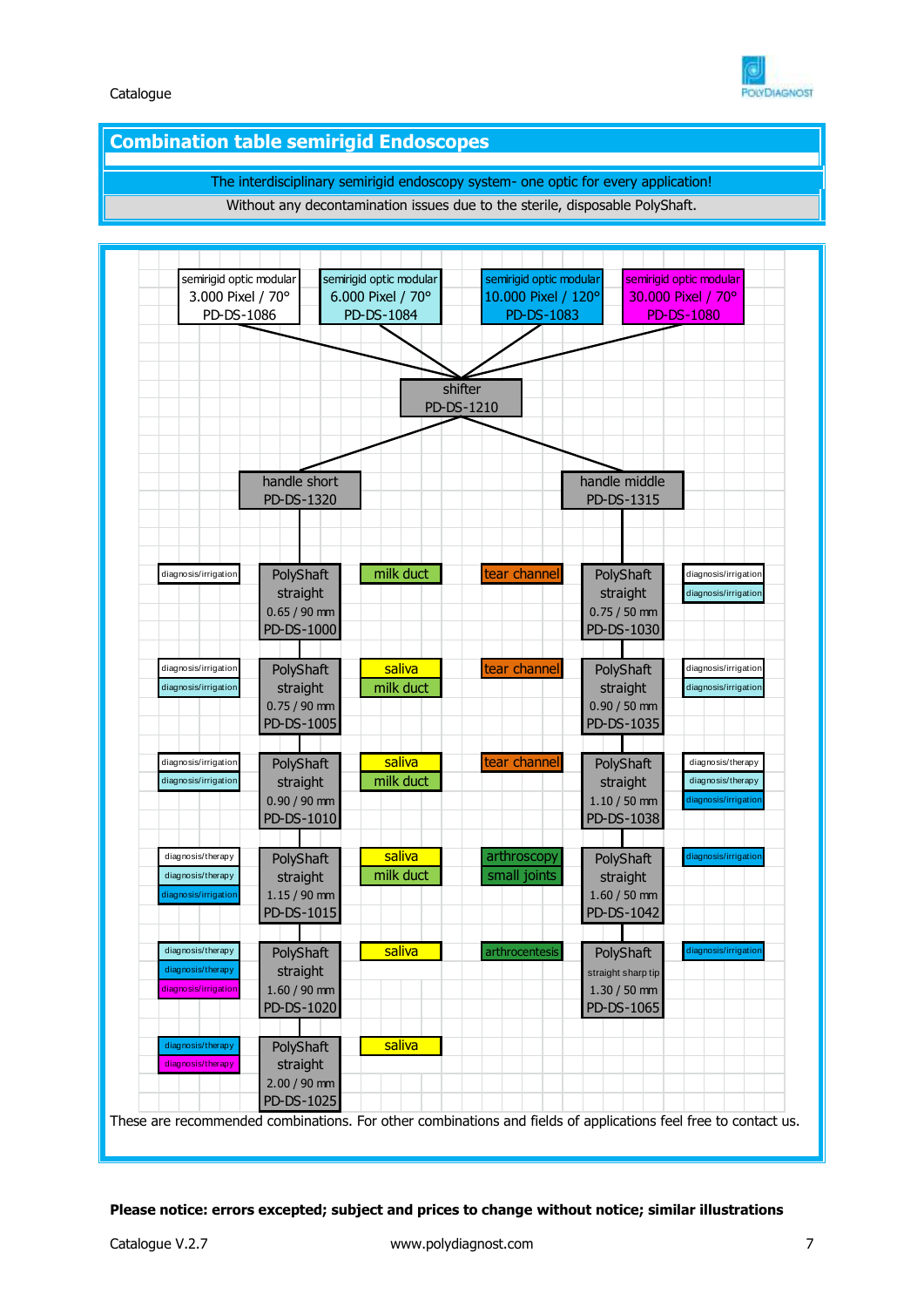

| <b>Semirigid Endoscopy</b> |                            |                               |         |
|----------------------------|----------------------------|-------------------------------|---------|
| Order No.                  | <b>Article Description</b> | <b>Additional Description</b> | Picture |
|                            |                            |                               |         |

| PD-AC-0050 | Solex-Nipple-<br>Expander 1.15mm | soft-lumen-expander suitable for PolyShaft<br>$0.90$ mm<br>essential for milk duct endoscopy; alleviates<br>the insertion of the endoscope in the milk<br>duct<br>please order separately:<br>obturator PD-AC-0055<br>autoclavable                       |  |
|------------|----------------------------------|----------------------------------------------------------------------------------------------------------------------------------------------------------------------------------------------------------------------------------------------------------|--|
| PD-AC-0051 | Solex-Nipple-<br>Expander 0.95mm | soft-lumen-expander suitable for PolyShaft<br>0.65 and 0.75 mm<br>essential for milk duct endoscopy; alleviates<br>the insertion of the endoscope in the milk<br>duct<br>please order separately:<br>obturator PD-AC-0055<br>autoclavable                |  |
| PD-AC-0052 | Solex-Nipple-<br>Expander 1.3mm  | soft-lumen-expander suitable for for<br>PolyShaft 1.15 mm and viewing forceps<br>essential for milk duct endoscopy; alleviates<br>the insertion of the endoscope in the milk<br>duct<br>please order separately:<br>obturator PD-AC-0055<br>autoclavable |  |
| PD-AC-0055 | obturator for Solex              | required for all Solex-nipple-expanders<br>disposable / sterile packed<br>packing unit: 50pcs                                                                                                                                                            |  |
| PD-CA-0113 | Tuohy Borst adaptor              | disposable / sterile packed                                                                                                                                                                                                                              |  |
| PD-CA-0201 | perfusion tube                   | 100cm with Luer Lock<br>disposable / sterile packed                                                                                                                                                                                                      |  |
| PD-CA-0203 | Y-adaptor                        | disposable / sterile packed                                                                                                                                                                                                                              |  |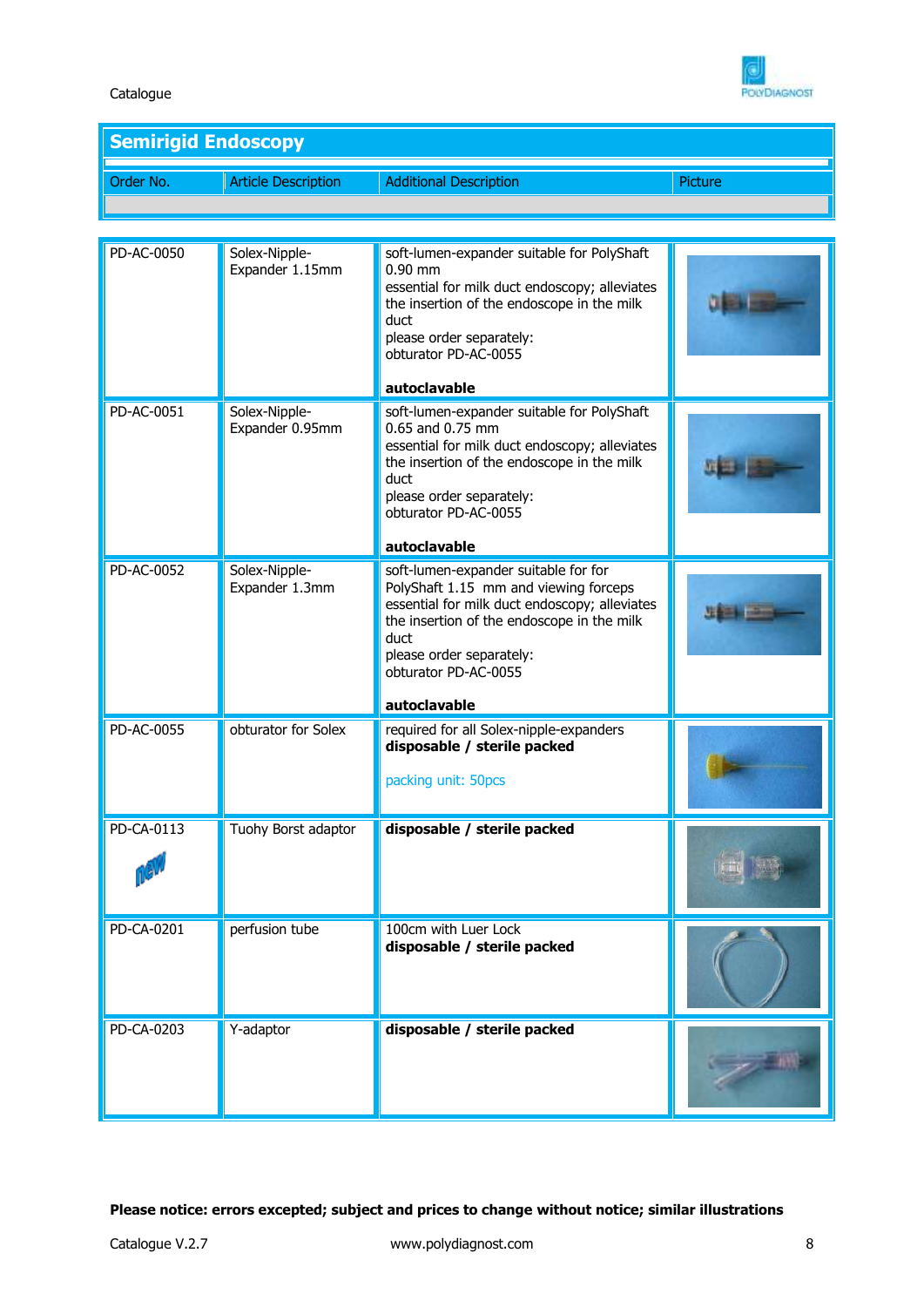

Article Description Additional Description **Additional Description** 

| PD-CA-0606 | check valve<br>(Schanuppsi)                  | required for drill PD-DS-1620,PD-DS-1630<br>and PD-DS-1640<br>and also recommended for baskets and<br>viewing forceps<br>disposable / sterile packed                                                         |  |
|------------|----------------------------------------------|--------------------------------------------------------------------------------------------------------------------------------------------------------------------------------------------------------------|--|
| PD-CA-0609 | Luer Lock cap set                            | set 5 pieces<br>disposable / sterile packed                                                                                                                                                                  |  |
| PD-CA-0610 | Acha 6000 Pixel                              | for use of semirigid optic without PolyShaft<br>suitable for 6.000 pixel optic<br>diameter: 0.59mm<br>LuerLock                                                                                               |  |
| PD-CA-0611 | Acha 10000 Pixel                             | for use of semirigid optic without PolyShaft<br>for 10.000 pixel optic<br>diameter: 0.95mm<br>LuerLock                                                                                                       |  |
| PD-CA-0612 | Acha 30000 Pixel                             | for use of semirigid optic without PolyShaft<br>for 30.000 pixel optic<br>diameter: 1.33mm<br>LuerLock<br>only on request                                                                                    |  |
| PD-DS-0500 | lavage pipe 0.5mm                            | Lavagepipe incl. check valve<br>outer diameter: 0.5mm<br>targeted lavage with the semirigid modular<br>system- two channels in one PolyShaft<br>disposable / sterile packed                                  |  |
|            |                                              | only on request                                                                                                                                                                                              |  |
| PD-DS-0505 | irrigation-/suctionpipe<br>0.8 <sub>mm</sub> | irrigation-/suction pipe incl. check valve<br>outer diameter: 0.8mm<br>targeted irrigation and suction with the<br>semirigid modular system- two channels in<br>one PolyShaft<br>disposable / sterile packed |  |
|            |                                              | only on request                                                                                                                                                                                              |  |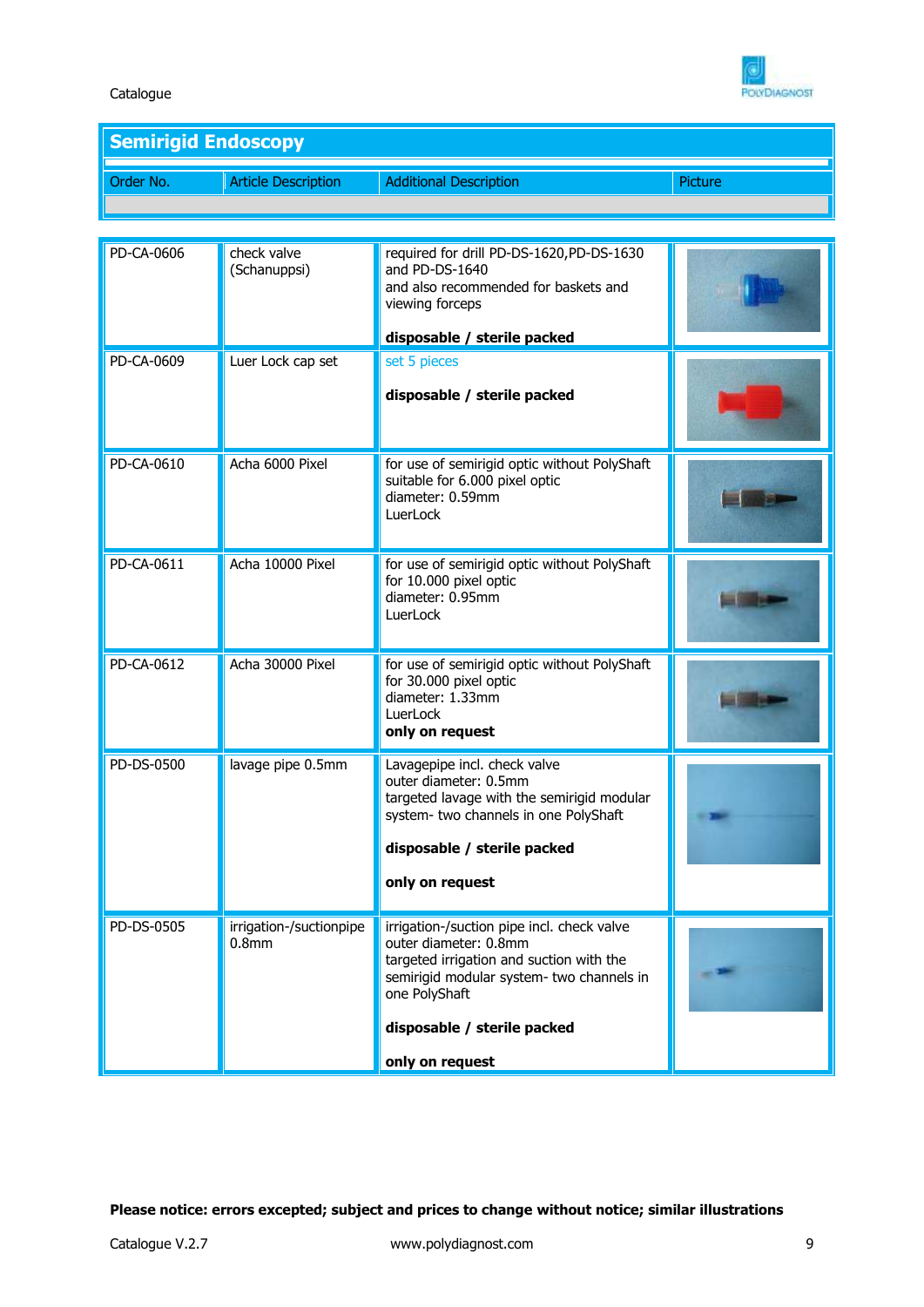

Order No. **Article Description** Additional Description **Additional Description** 

| PD-DS-1000 | PolyShaft straight<br>$0.65 / 90$ mm | special design for easy insertion of the optic<br>inner/outer diameter: 0.55/0.65mm<br>working length: 90mm<br>autoclavable<br>packing unit: 10pcs                 |  |
|------------|--------------------------------------|--------------------------------------------------------------------------------------------------------------------------------------------------------------------|--|
| PD-DS-1005 | PolyShaft straight<br>$0.75/90$ mm   | special design for easy insertion of the optic<br>inner/outer diameter: 0.65/0.75mm<br>Working length: 90mm<br>disposable / sterile packed<br>packing unit: 100pcs |  |
| PD-DS-1010 | PolyShaft straight<br>$0.90 / 90$ mm | special design for easy insertion of the optic<br>inner/outer diameter: 0.70/0.90mm<br>Working length: 90mm<br>disposable / sterile packed<br>packing unit: 100pcs |  |
| PD-DS-1015 | PolyShaft straight<br>$1.15/90$ mm   | special design for easy insertion of the optic<br>inner/outer diameter: 1.05/1.15mm<br>Working length: 90mm<br>disposable / sterile packed<br>packing unit: 100pcs |  |
| PD-DS-1020 | PolyShaft straight<br>$1.60 / 90$ mm | special design for easy insertion of the optic<br>inner/outer diameter: 1.40/1.60mm<br>Working length: 90mm<br>disposable / sterile packed<br>packing unit: 100pcs |  |
| PD-DS-1025 | PolyShaft straight<br>$2.00 / 90$ mm | special design for easy insertion of the optic<br>inner/outer diameter: 1.80/2.00mm<br>Working length: 90mm<br>autoclavable<br>packing unit: 10pcs                 |  |
| PD-DS-1030 | PolyShaft straight<br>$0.75 / 50$ mm | special design for easy insertion of the optic<br>inner/outer diameter: 0.65/0.75mm<br>Working length: 50mm<br>disposable / sterile packed<br>packing unit: 100pcs |  |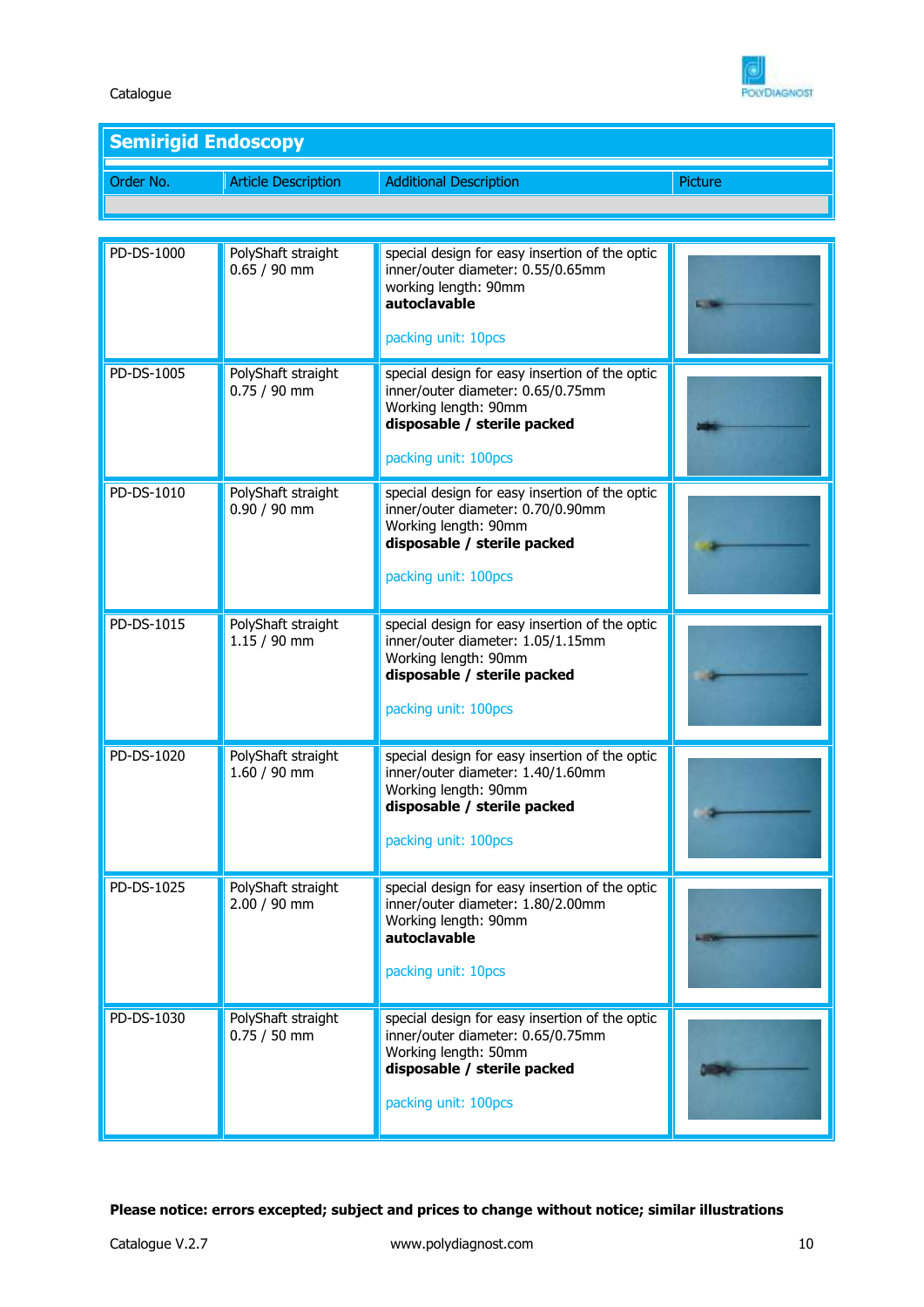

Order No. **Article Description** Additional Description **Additional Description** 

| PD-DS-1035 | PolyShaft straight<br>$0.90 / 50$ mm  | special design for easy insertion of the optic<br>inner/outer diameter: 0.70/0.90mm<br>Working length: 50mm<br>disposable / sterile packed<br>packing unit: 100pcs |  |
|------------|---------------------------------------|--------------------------------------------------------------------------------------------------------------------------------------------------------------------|--|
| PD-DS-1038 | PolyShaft straight<br>1.10/50 mm      | special design for easy insertion of the optic<br>inner/outer diameter: 1.00/1.10mm<br>Working length: 50mm<br>disposable / sterile packed<br>packing unit: 100pcs |  |
| PD-DS-1185 | trocar sharp                          | for PolyShaft 16G (PD-DS-1042)<br>set of 10 pieces<br>autoclavable                                                                                                 |  |
| PD-DS-1195 | obturator blunt                       | for PolyShaft 16G (PD-DS-1042)<br>set of 10 pieces<br>autoclavable                                                                                                 |  |
| PD-DS-1210 | optic shifter                         | length adjustment for all semirigid optics<br>and handles<br>length 26mm<br>autoclavable                                                                           |  |
| PD-DS-1220 | optic shifter<br>ophthalmology, short | length adjustment for semirigid optics and<br>short handle<br>length 48mm<br>autoclavable                                                                          |  |
| PD-DS-1315 | handle middle                         | suitable for PolyShaft 50mm<br>3 female Luer Lock connections for irrigation<br>and instrumentation<br>autoclavable                                                |  |
| PD-DS-1320 | handle short                          | suitable for PolyShaft 90 mm<br>3 female Luer Lock connections for irrigation<br>and instrumentation<br>autoclavable                                               |  |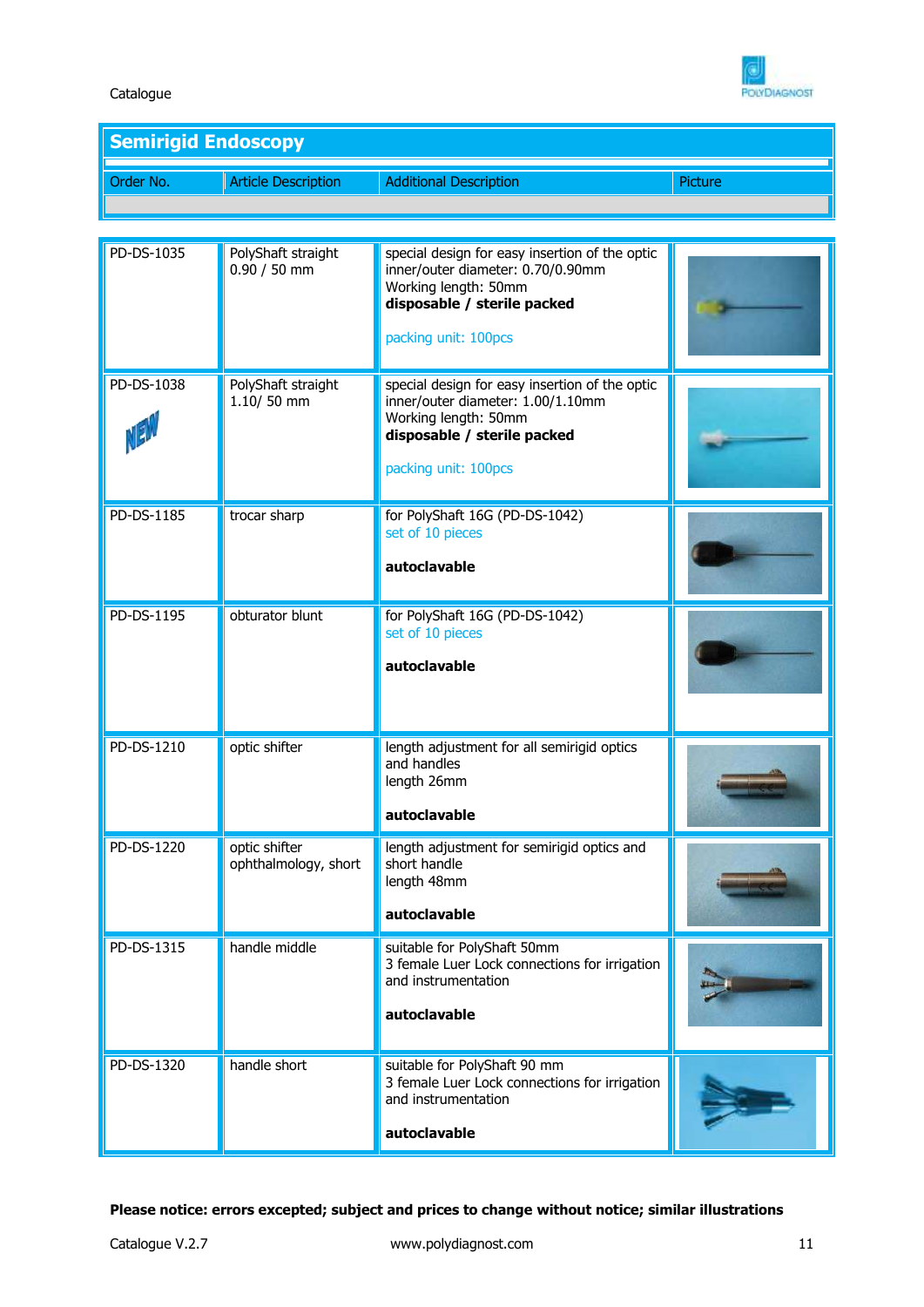

Order No. **Article Description** Additional Description **Additional Description** 

| PD-DS-1620<br>PD-DS-1630 | spiral drill 50<br>spiral drill 90 | spiral drill for handle middle with PolyShaft<br>50 mm<br>diameter: 0.38 mm / length over all: 192<br>mm<br>only to use with check valve PD-CA-0606 (1<br>incl.)<br>autoclavable<br>spiral drill for handle short with PolyShaft 90 |  |
|--------------------------|------------------------------------|-------------------------------------------------------------------------------------------------------------------------------------------------------------------------------------------------------------------------------------|--|
|                          |                                    | mm<br>diameter: 0.38 mm / length over all: 199<br>mm<br>only to use with check valve PD-CA-0606 (1<br>incl.)<br>autoclavable                                                                                                        |  |
| PD-DS-1640               | spiral drill 50 length<br>158 mm   | spiral drill for handle short and Shifter 48<br>mm with PolyShaft 50 mm<br>- ophthalmology<br>diameter: 0.38 mm /length over all: 158 mm<br>only to use with PD-CA-0606 (1 included)<br>autoclavable                                |  |
| PD-OI-0001               | dilator (according to<br>Wilder)   | dilator according to Wilder<br>autoclavable                                                                                                                                                                                         |  |
| PD-OI-0010               | Bowman probe 00/0                  | buttoned shape Fig. 00/0<br>diameter: 0.7/0.8 mm<br>autoclavable                                                                                                                                                                    |  |
| PD-OI-0011               | Bowman probe 0/1                   | buttoned shape Fig. 0/1<br>diameter: $0.8/0.9$ mm<br>autoclavable                                                                                                                                                                   |  |
| PD-OI-0012               | Bowman probe 1/2                   | cylindrical shape Fig. 1/2<br>diameter: 0.9/1.1 mm<br>autoclavable                                                                                                                                                                  |  |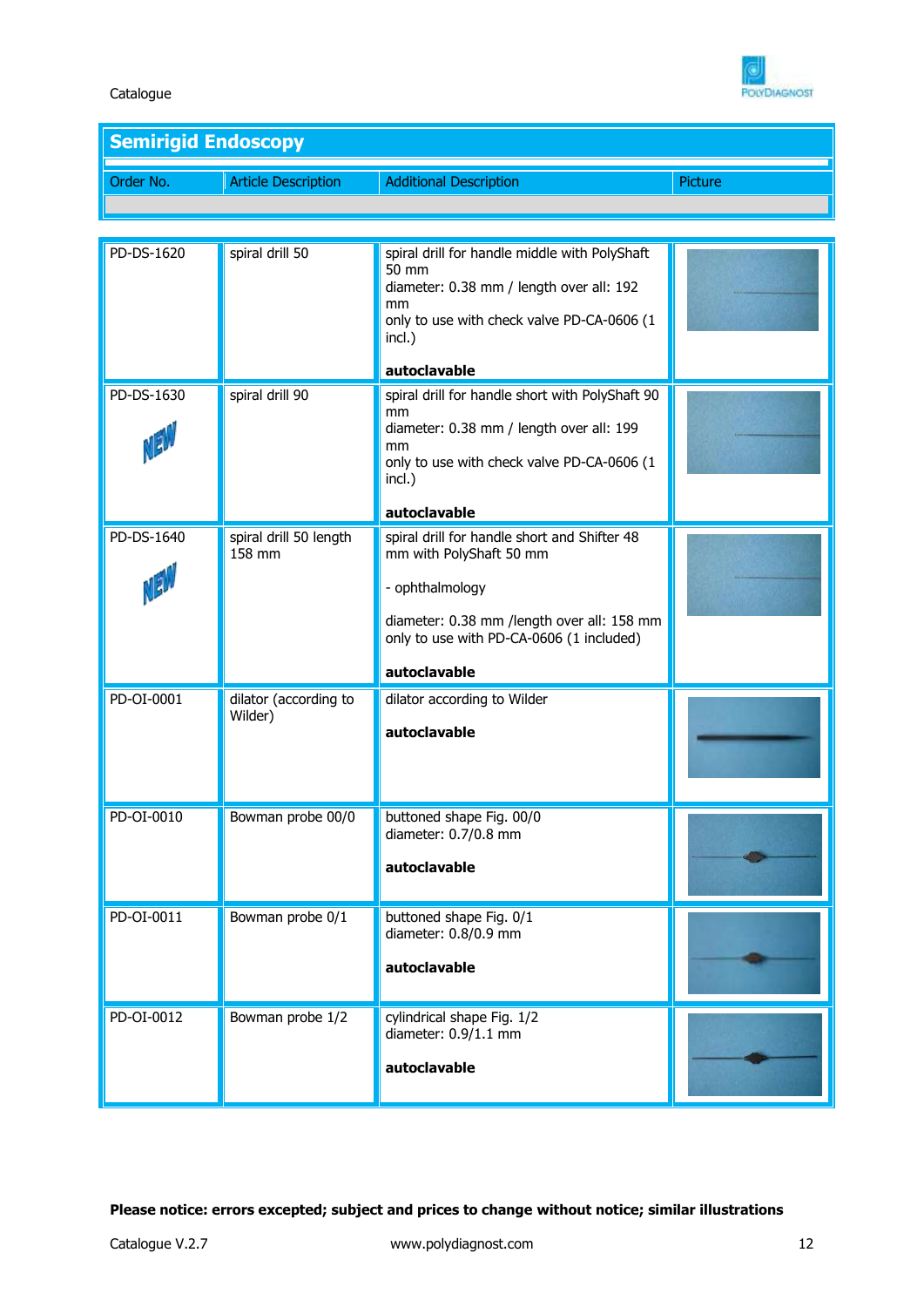

Order No. **Article Description** Additional Description **Additional Description** 

| PD-OI-0013 | Bowman probe 2/3                   | cylindrical shape Fig. 2/3<br>diameter: $1.1/1.3$ mm<br>autoclavable                                                                                                                                                                                                                                                                     |  |
|------------|------------------------------------|------------------------------------------------------------------------------------------------------------------------------------------------------------------------------------------------------------------------------------------------------------------------------------------------------------------------------------------|--|
| PD-PN-0020 | 10.5 F working shaft               | working shaft 10.5F for the PCNL system<br>suitable for the lithoclast® master probe<br>inner/outer diameter 8.5F/10.5F<br>including Dilator<br>autoclavable                                                                                                                                                                             |  |
| PD-PN-0030 | 2-port-adaptor for<br><b>PCNL</b>  | 2-port-adaptor for PCNL working shaft 10.5F<br>with irrigation port                                                                                                                                                                                                                                                                      |  |
|            |                                    | autoclavable                                                                                                                                                                                                                                                                                                                             |  |
| PD-PN-1008 | MicroPerc® Set<br>complete         | content:<br>3-port with female Luer-Lock, Luer-Lock<br>cap, Tuohy Borst adaptor, perfusion tube, 3-<br>way stopcock and 8F working shaft, All-<br>seeing-needle, working shaft 4.8 F<br>working shaft 8F for the PCNL system<br>suitable for the lithoclast® probe<br>inner/outer diameter 7F/8F<br>including Dilator<br>set of 5 pieces |  |
| PD-PS-0124 | lasershifter 1000                  | laser- and instrument shifter<br>for outer diameter 500-1000µ<br>only on request                                                                                                                                                                                                                                                         |  |
| PD-PS-0125 | lasershifter 500                   | laser- and instrument shifter<br>for outer diameter 200-500µ                                                                                                                                                                                                                                                                             |  |
| PD-TD-0020 | cleaning brush shifter<br>set of 5 | cleaning brush for optic shifter PD-DS-1210<br>set of 5 pieces                                                                                                                                                                                                                                                                           |  |
| PD-TD-0030 | cleaning brush handle<br>set of 5  | cleaning brush for all handles<br>set of 5 pieces                                                                                                                                                                                                                                                                                        |  |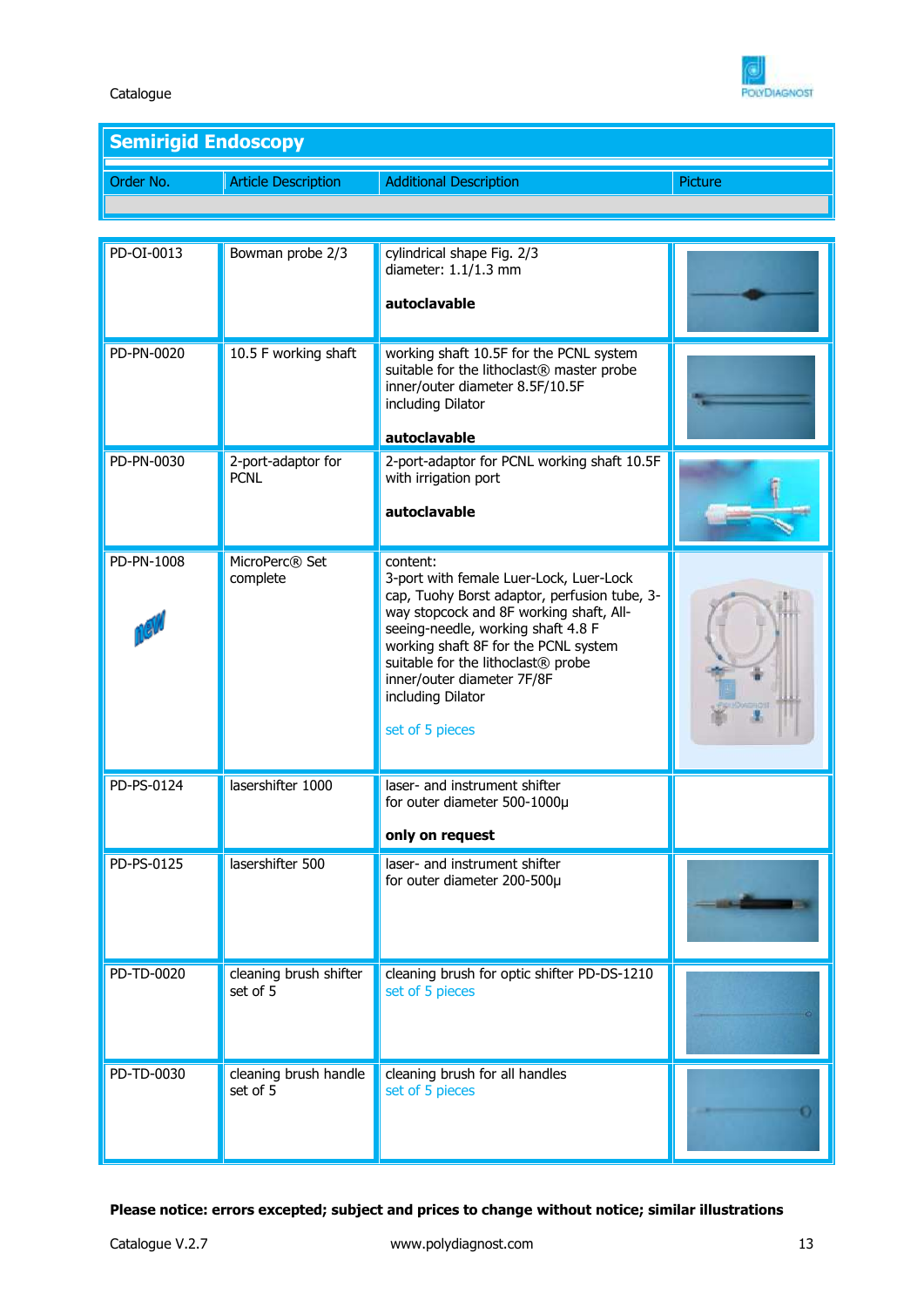

| Order No. | <b>Article Description</b> | <b>Additional Description</b> | Picture |
|-----------|----------------------------|-------------------------------|---------|
|           |                            |                               |         |

| PD-TD-0040 | cleaning brushes for<br>2-port-adaptor for<br><b>PCNL</b> | cleaning brush for PCNL 2-port-adaptor<br>set of 2x5 brushes                                                                                                      |  |
|------------|-----------------------------------------------------------|-------------------------------------------------------------------------------------------------------------------------------------------------------------------|--|
| PD-TD-0060 | cleaning brush for<br>10,5 F workingshaft                 | cleaning brush for PCNL working shaft 10.5F<br>set of 2x5 brushes                                                                                                 |  |
| PD-TI-2106 | handle for modular<br>basket with chuck                   | handle with chuck suitable for the modular<br>baskets PD-TI-3503 and PD-TI-3504<br>autoclavable                                                                   |  |
| PD-TI-3503 | 3 wire basket                                             | 3 wire basket without handle for semirigid<br>endoscopy<br>diameter: 0.38mm / length: 350mm<br>disposable / sterile packed<br>please order separately: PD-TI-2106 |  |
| PD-TI-3504 | 4 wire basket                                             | 4 wire basket without handle for semirigid<br>endoscopy<br>diameter: 0.38mm / length: 350mm<br>disposable / sterile packed<br>please order separately: PD-TI-2106 |  |
| PD-TI-5110 | grasping forceps<br>semirigid                             | grasping forceps for semirigid endoscopy<br>with scissor handle and toothed spoon<br>diameter: 0.8 mm, length: 35 cm<br>autoclavable                              |  |
| PD-TI-8101 | biopsy forceps<br>semirigid                               | biopsy forceps for semirigid endoscopy with<br>scissor handle and oval spoon<br>diameter: 0.8 mm, length: 35 cm<br>autoclavable                                   |  |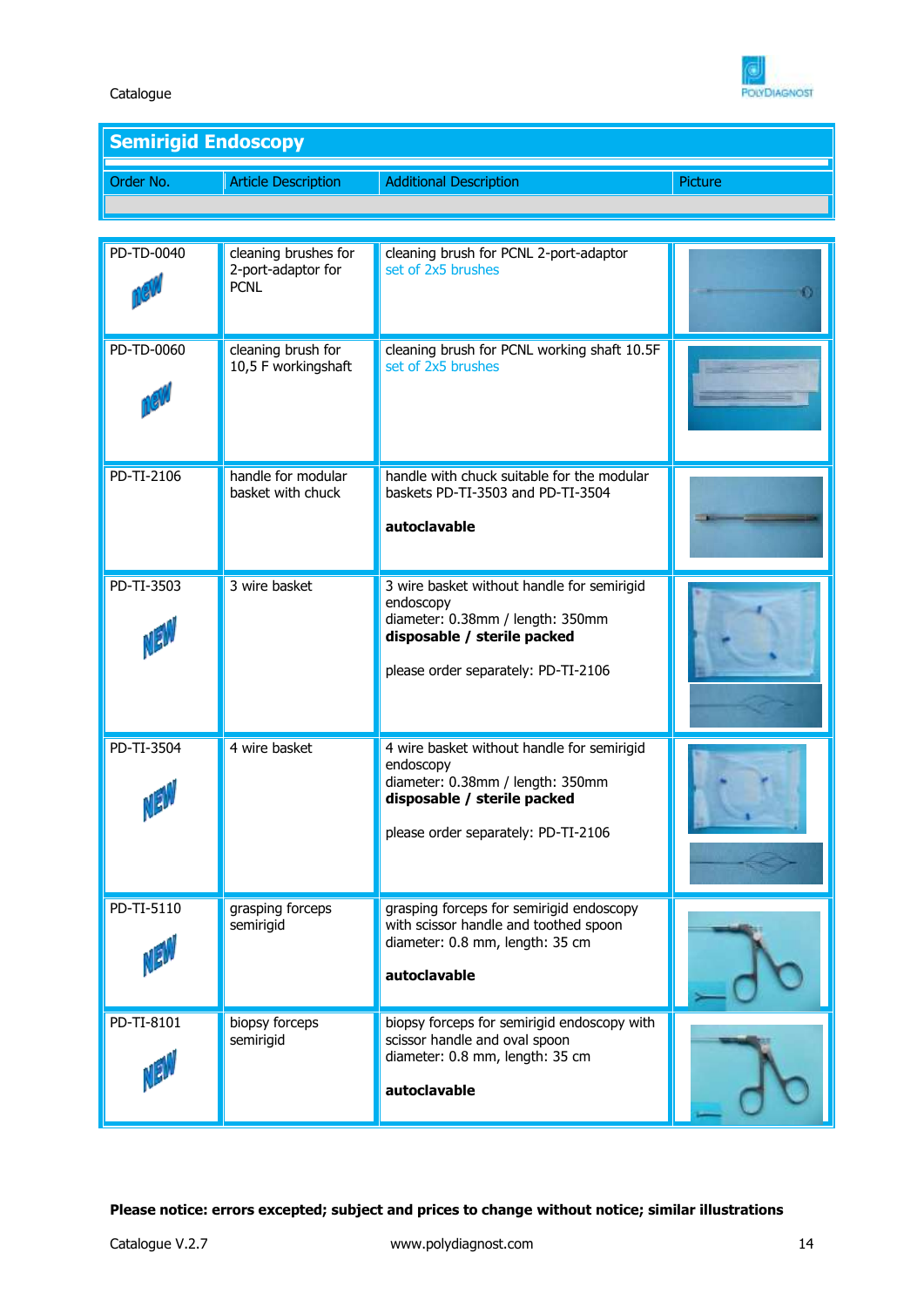

Order No. **Article Description** Additional Description **Additional Description** 

| PD-TI-9901 | oil spray                              | oil spray for maintenance<br>suitable for all forceps                                                                                        |  |
|------------|----------------------------------------|----------------------------------------------------------------------------------------------------------------------------------------------|--|
| PD-ZS-0913 | Dilatation Balloon<br>30 <sub>mm</sub> | dilatation ballon for semirigid endoscopy<br>balloon length: 30 mm<br>disposable / sterile packed                                            |  |
| PD-ZS-9142 | Saliva Drain Type I<br>4.5F 20         | salive drain type I<br>for postoperative splinting of the saliva<br>channel<br>diameter: 4.5 F, length: 20 mm<br>disposable / sterile packed |  |
| PD-ZS-9145 | Saliva Drain Type I<br>4.5F            | salive drain type I<br>for postoperative splinting of the saliva<br>channel<br>diameter: 4.5 F, length: 40 mm<br>disposable / sterile packed |  |
| PD-ZS-9160 | Saliva Drain Type I 6F                 | salive drain type I<br>for postoperative splinting of the saliva<br>channel<br>diameter: 6 F, length: 40 mm<br>disposable / sterile packed   |  |
| PD-ZS-9162 | Saliva Drain Type I 6F<br>20           | salive drain type I<br>for postoperative splinting of the saliva<br>channel<br>diameter: 6 F, length: 20 mm<br>disposable / sterile packed   |  |
| PD-ZS-9190 | Saliva Drain Type I 9F                 | salive drain type I<br>for postoperative splinting of the saliva<br>channel<br>diameter: 9 F, length: 40 mm<br>disposable / sterile packed   |  |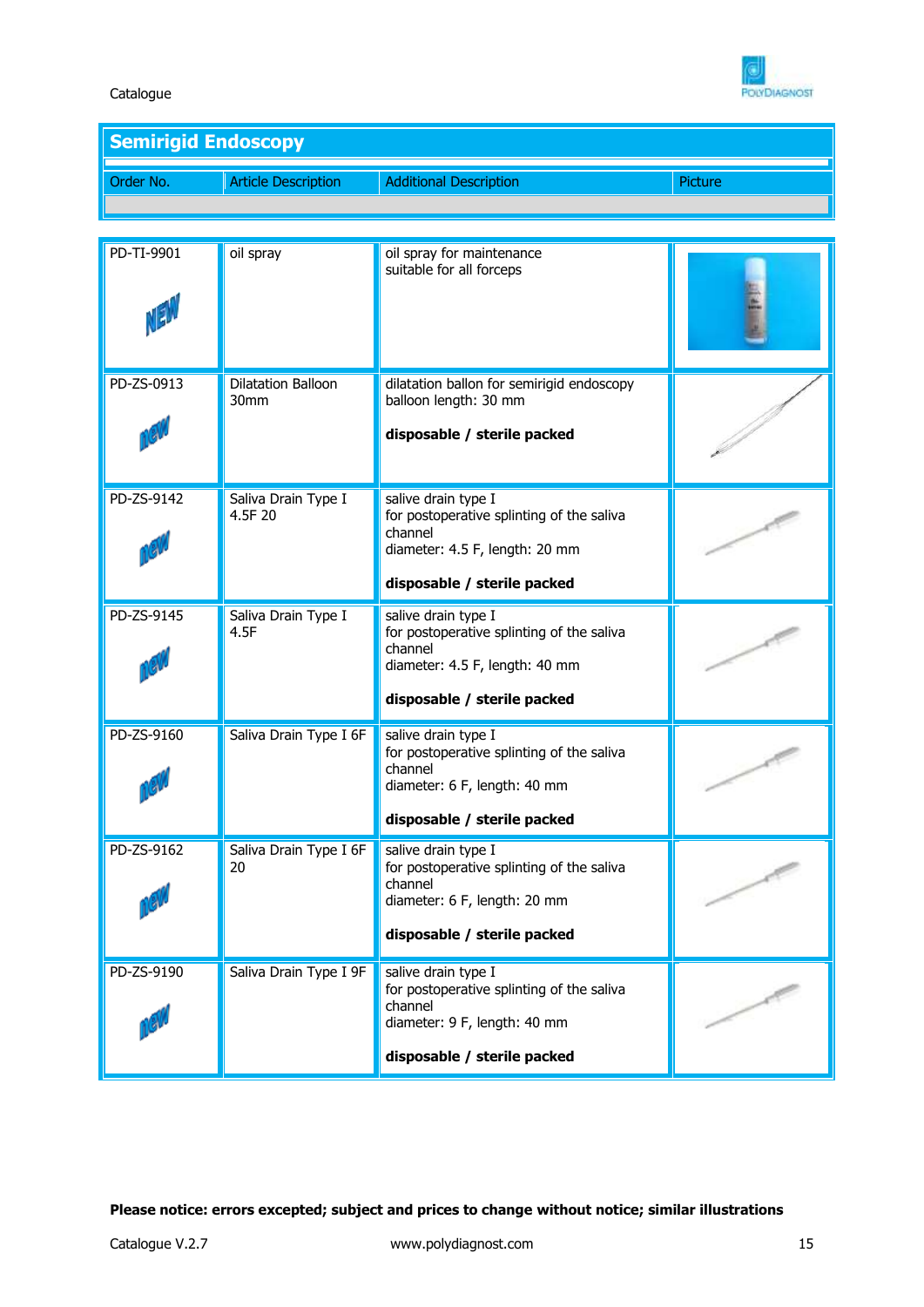

Order No. **Article Description** Additional Description **Additional Description** 

| PD-ZS-9192 | Saliva Drain Type I 9F<br>20  | salive drain type I<br>for postoperative splinting of the saliva<br>channel<br>diameter: 9 F, length: 20 mm<br>disposable / sterile packed                                              |  |
|------------|-------------------------------|-----------------------------------------------------------------------------------------------------------------------------------------------------------------------------------------|--|
| PD-ZS-9245 | Saliva Drain Type II<br>4.5F  | salive drain type II<br>for postoperative splinting of the saliva<br>channel<br>diameter: 4.5 F, length: 40 mm<br>disposable / sterile packed                                           |  |
| PD-ZS-9260 | Saliva Drain Type II<br>6F    | salive drain type II<br>for postoperative splinting of the saliva<br>channel<br>diameter: 6 F, length: 40 mm<br>disposable / sterile packed                                             |  |
| PD-ZS-9290 | Saliva Drain Type II<br>9F    | salive drain type II<br>for postoperative splinting of the saliva<br>channel<br>diameter: 9 F, length: 40 mm<br>disposable / sterile packed                                             |  |
| PD-ZS-9345 | Saliva Drain Type III<br>4.5F | salive drain type III<br>for postoperative splinting of the saliva<br>channel<br>diameter: 4.5 F, length: 120 mm<br>can be shortened from the distal end<br>disposable / sterile packed |  |
| PD-ZS-9360 | Saliva Drain Type III<br>6F   | salive drain type III<br>for postoperative splinting of the saliva<br>channel<br>diameter: 6 F, length: 120 mm<br>can be shortened from the distal end<br>disposable / sterile packed   |  |
| PD-ZS-9390 | Saliva Drain Type III<br>9F   | salive drain type III<br>for postoperative splinting of the saliva<br>channel<br>diameter: 9 F, length: 120 mm<br>can be shortened from the distal end<br>disposable / sterile packed   |  |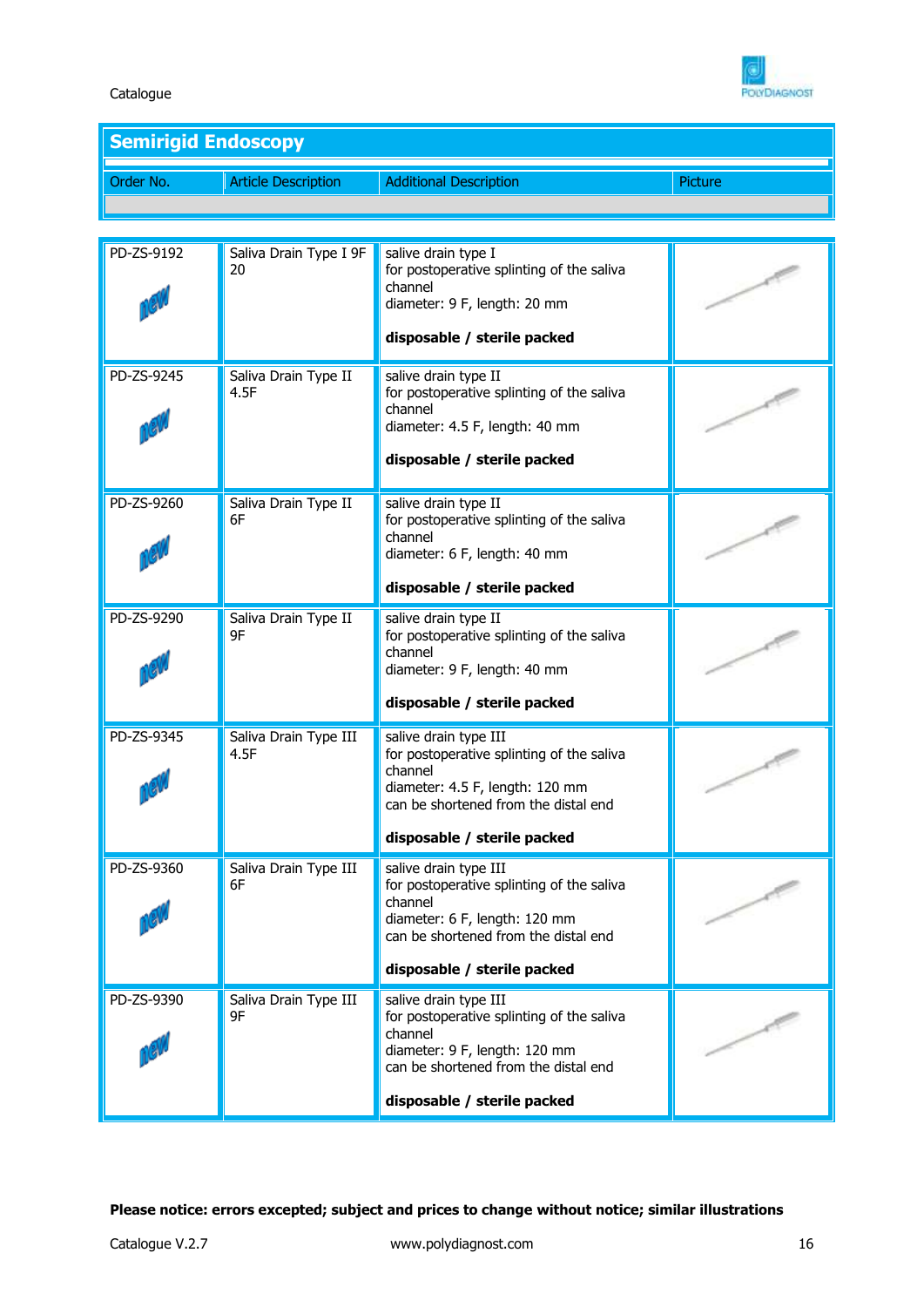



# **PolyScope – the flexible modular system**

- **no decontamination issues**
- **no more repairs due to broken light fibres**
- **interdisciplinary**



For possible combinations and fields of applications see combination table next page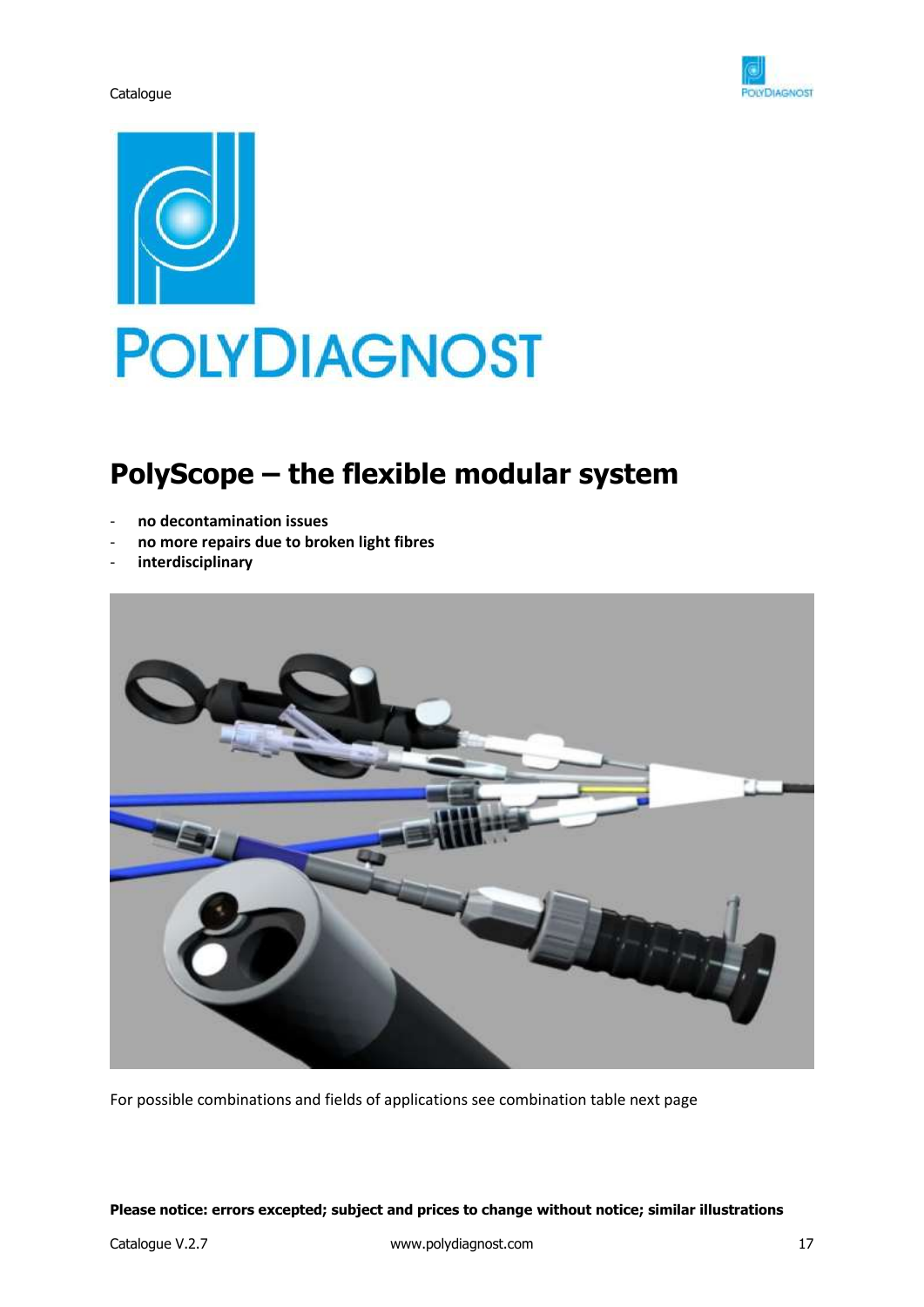

## **Combination table PolyScope**

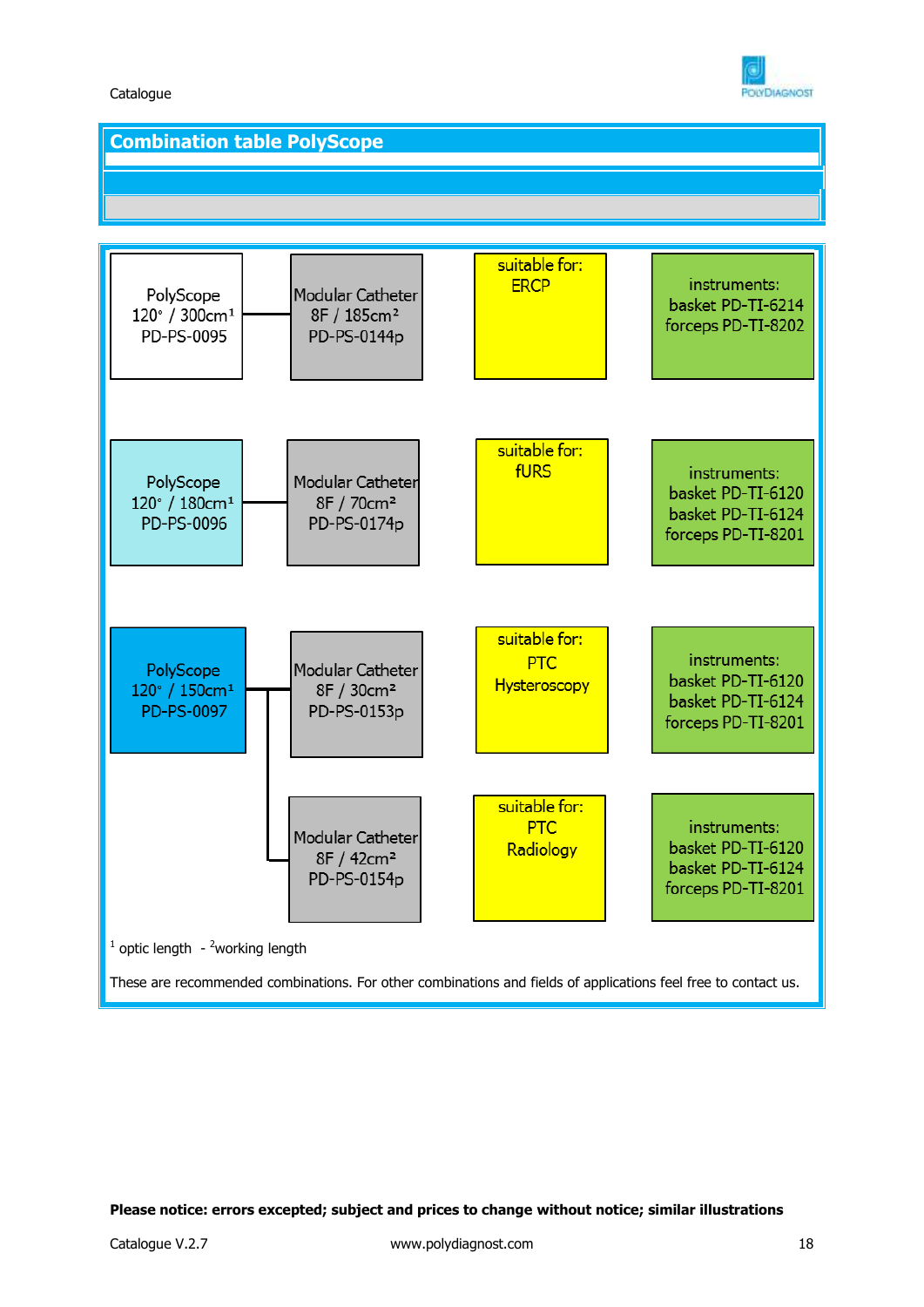

**Flexible Endoscopy** Order No. **Article Description** Additional Description **Additional Description** 

| PD-CA-0108 | Y-adapter with<br>haemostasis valve | disposable / sterile packed<br>now without obturator                                                                                                  |  |
|------------|-------------------------------------|-------------------------------------------------------------------------------------------------------------------------------------------------------|--|
| PD-CA-0113 | Tuohy Borst adaptor                 | disposable / sterile packed                                                                                                                           |  |
| PD-CA-0201 | perfusion tube                      | 100cm with Luer Lock<br>disposable / sterile packed                                                                                                   |  |
| PD-CA-0606 | check valve<br>(Schanuppsi)         | required for drill PD-DS-1620, PD-DS-1630<br>and PD-DS-1640<br>and also recommended for baskets and<br>viewing forceps<br>disposable / sterile packed |  |
| PD-LC-9551 | adaptor separate<br>light           | connects the PolyScope catheter to the<br>light source<br>with pin for easy mounting at the 3- joint-<br>arm<br>standard light connection: ACMI       |  |
| PD-PS-0120 | optic combishifter                  | length adjustment for the PolyScope                                                                                                                   |  |
| PD-PS-0124 | lasershifter 1000                   | laser- and instrument shifter<br>for outer diameter 500-1000µ<br>only on request                                                                      |  |
| PD-PS-0125 | lasershifter 500                    | laser- and instrument shifter<br>for outer diameter 200-500µ                                                                                          |  |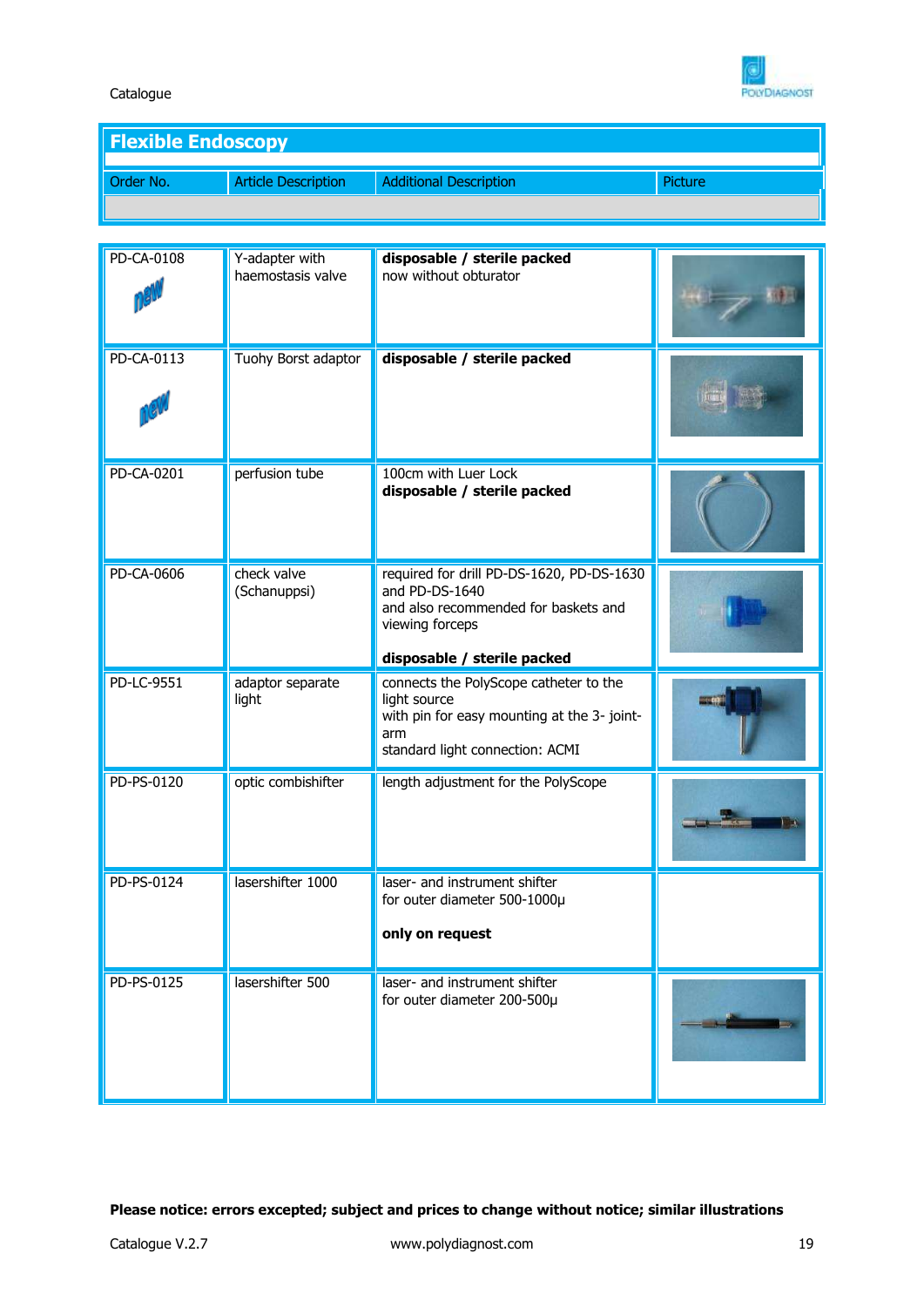

| <b>Flexible Endoscopy</b> |                            |                               |         |  |
|---------------------------|----------------------------|-------------------------------|---------|--|
|                           |                            |                               |         |  |
| Order No.                 | <b>Article Description</b> | <b>Additional Description</b> | Picture |  |
|                           |                            |                               |         |  |

| PD-PS-0144p | Modular Catheter 8 F<br>185cm     | for Optic 300 cm, working length: 185 cm<br>integrated light, working channel 1.2mm<br>disposable / sterile packed<br>packing unit: 5 pcs |  |
|-------------|-----------------------------------|-------------------------------------------------------------------------------------------------------------------------------------------|--|
| PD-PS-0153p | Modular Catheter 8 F<br>30cm      | for Optic 150 cm, working length: 30 cm<br>integrated light, working channel 1.2mm<br>disposable / sterile packed<br>packing unit: 5 pcs  |  |
| PD-PS-0154p | Modular Catheter 8 F<br>42cm      | for Optic 150 cm, working length: 42 cm<br>integrated light, working channel 1.2mm<br>disposable / sterile packed<br>packing unit: 5 pcs  |  |
| PD-PS-0174p | Modular Catheter 8 F<br>70cm      | for Optic 180 cm, working length: 70 cm<br>integrated light, working channel 1.2mm<br>disposable / sterile packed<br>packing unit: 5 pcs  |  |
| PD-TI-6120  | tipless basket 70                 | tipless basket for PolyScope up to 70 cm<br>diameter: 2.5 F<br>length: 120 cm<br>disposable / sterile packed                              |  |
| PD-TI-6124  | 4 wire basket 70                  | 4 wire basket for PolyScope up to 70 cm<br>diameter: 2.5 F<br>length: 120 cm<br>disposable / sterile packed                               |  |
| PD-TI-6214  | 4 wire basket 185                 | 4 wire basket for PolyScope up to 185 cm<br>diameter: 2.5 F<br>length: 210 cm<br>disposable / sterile packed                              |  |
| PD-TI-8201  | biopsy forceps<br>PolyScope short | biopsy forceps for PolyScope catheter 30<br>to 70cm<br>diameter: 1.0 mm, length: 120 cm<br>oval spoon<br>autoclavable                     |  |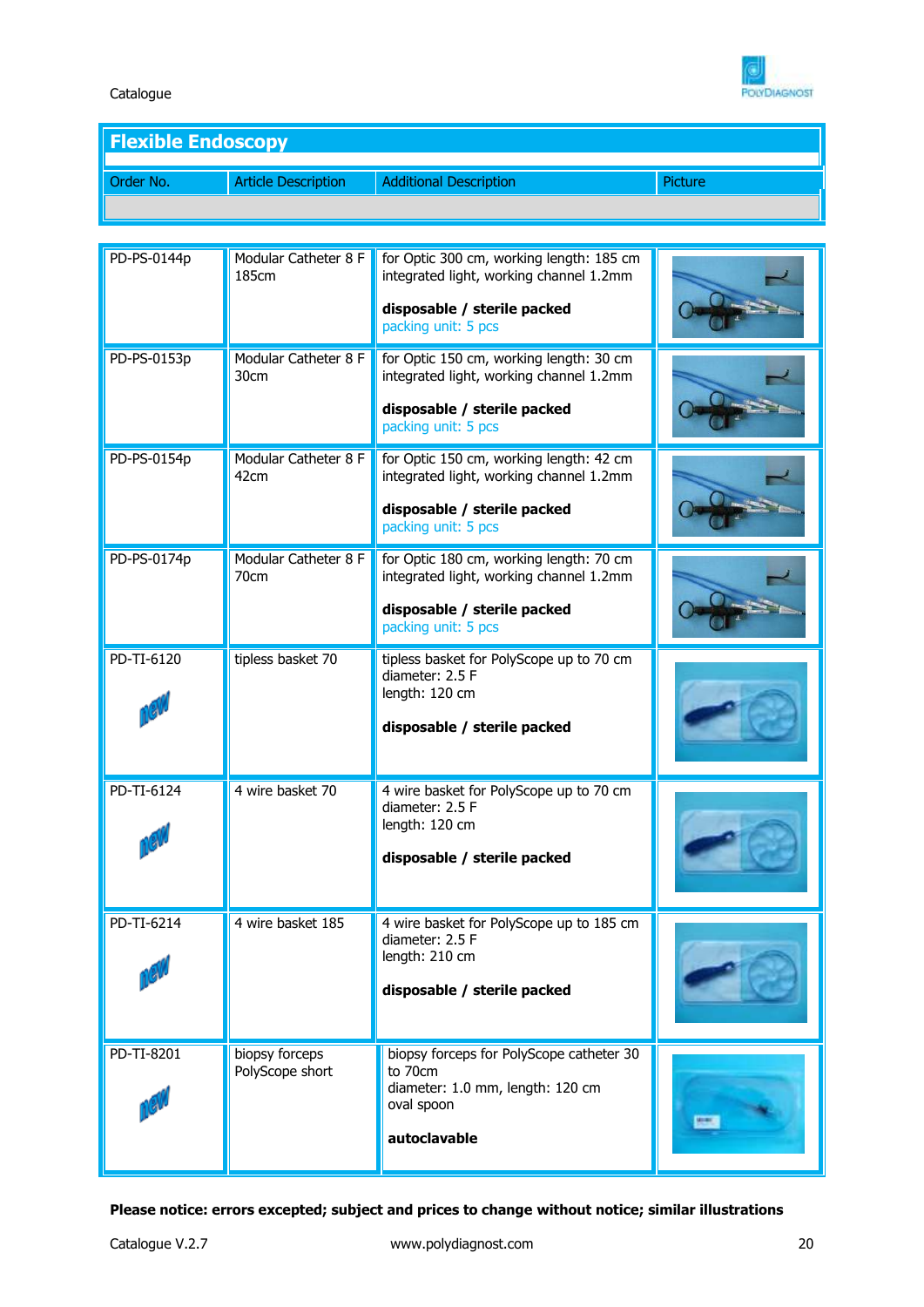

| <b>Flexible Endoscopy</b> |                            |                               |         |
|---------------------------|----------------------------|-------------------------------|---------|
| Order No.                 | <b>Article Description</b> | <b>Additional Description</b> | Picture |
|                           |                            |                               |         |

| PD-TI-8202 | biopsy forceps<br>PolyScope long | biopsy forceps for PolyScope catheter<br>185cm<br>diameter: 1.0 mm, length: 220 cm<br>oval spoon<br>autoclavable |  |
|------------|----------------------------------|------------------------------------------------------------------------------------------------------------------|--|
| PD-TI-8203 | biopsy forceps 0.8<br>long       | biopsy forceps for PolyScope catheter<br>185cm<br>diameter: 0.8 mm, length: 220 cm<br>oval spoon<br>autoclavable |  |
| PD-TI-9901 | oil spray                        | oil spray for maintenance<br>suitable for all forceps                                                            |  |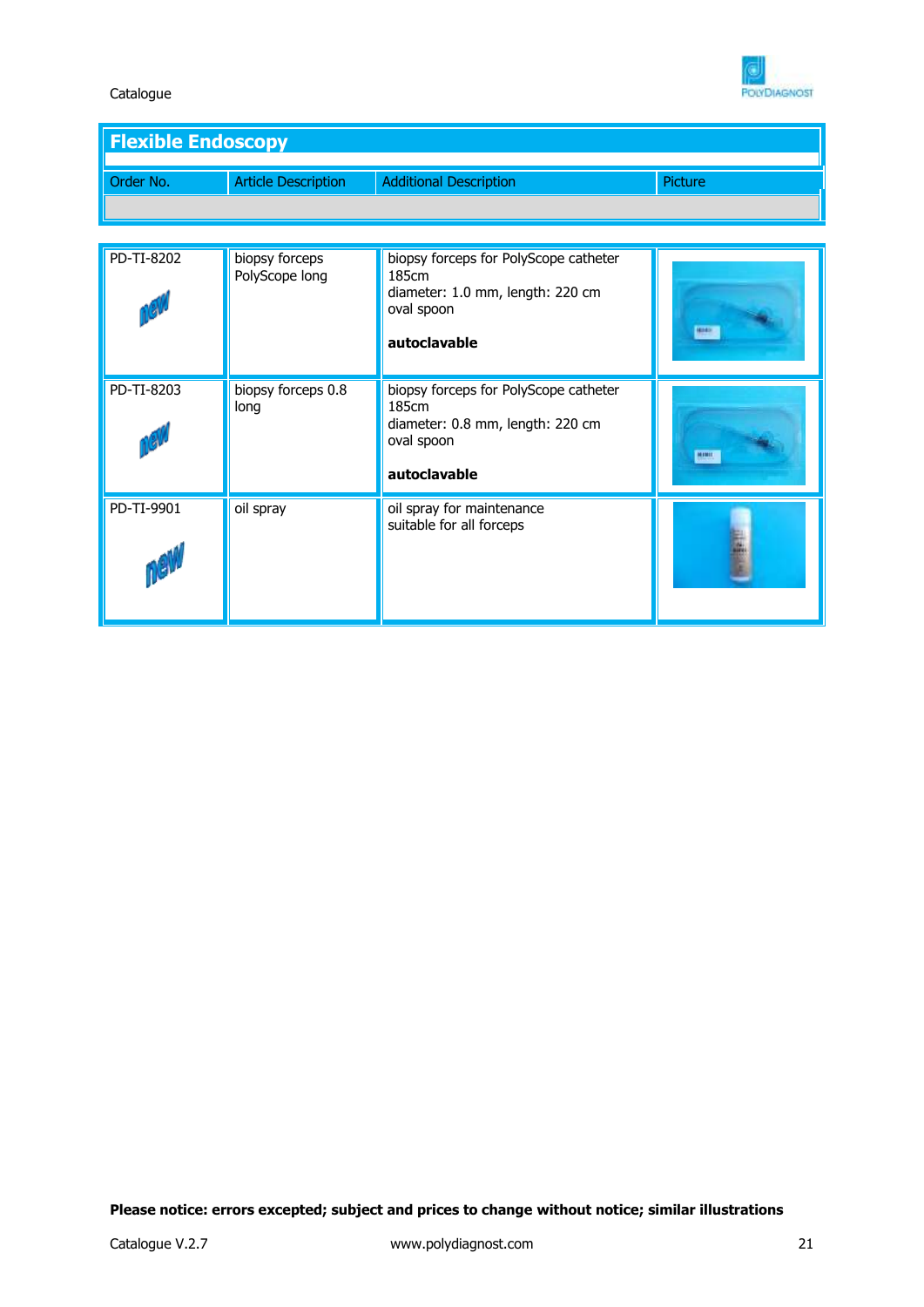

| <b>Electronics</b> |                                        |                                                                                                                                                                           |         |  |
|--------------------|----------------------------------------|---------------------------------------------------------------------------------------------------------------------------------------------------------------------------|---------|--|
| Order No.          | <b>Article Description</b>             | <b>Additional Description</b>                                                                                                                                             | Picture |  |
|                    |                                        |                                                                                                                                                                           |         |  |
| PD-TR-13953        | PolyPort rack 230 Volt                 | with medically approved power strip for<br>230 Volt                                                                                                                       |         |  |
| PD-VC-0210         | camera EndoGnost®<br><b>CS 207 PAL</b> | high performance CCD camera for all<br>endoscopic applications<br>advanced brightness control with high<br>speed shutter and Moirée filter<br>suitable for 230 Volt / PAL |         |  |
| PD-VC-1022         | TV-adaptor 35 mm<br>autoclavable       | soakable and autoclavable for easy<br>cleaning                                                                                                                            |         |  |

| PD-VC-1022 | TV-adaptor 35 mm<br>autoclavable        | soakable and autoclavable for easy<br>cleaning                                                                                                                                                                                                                                                                        |  |
|------------|-----------------------------------------|-----------------------------------------------------------------------------------------------------------------------------------------------------------------------------------------------------------------------------------------------------------------------------------------------------------------------|--|
| PD-VR-0401 | digital recorder                        | easy full- featured video recording<br>solution<br>saves videos and images from the<br>endoscope to USB stick (one included)<br>Video in/out: S- video or composite BNC<br>standard 3.5mm mini jack for foot switch<br>(not included) connection<br>please order separately: PD-VR-0402<br>(foot switch)              |  |
| PD-LS-0220 | EndoGnost® LS 200<br>xenon light source | Xenon light source for a bright, sun-like<br>daylight (5800°K) with brightness fine<br>adjustment<br>xenon lamp with high light yield and life<br>cycle<br>suitable for 230 Volt<br>with IR/UV/Temp. Filter<br>Suitable for all applications incl.<br>Ophthalmology                                                   |  |
| PD-IP-0100 | irrigation pump IP 200                  | peristaltic pump with adjustable flow rate<br>easy handling and changing of the tubes<br>tubes (PD-IP-0120) and spikes (PD-IP-<br>0121) are available as single use<br>disposables<br>suitable for 230 Volt<br>including foot switch, irrigation bottle<br>with mounting and 5 pcs. PD-IP-0120<br>and PD-IP-0121 each |  |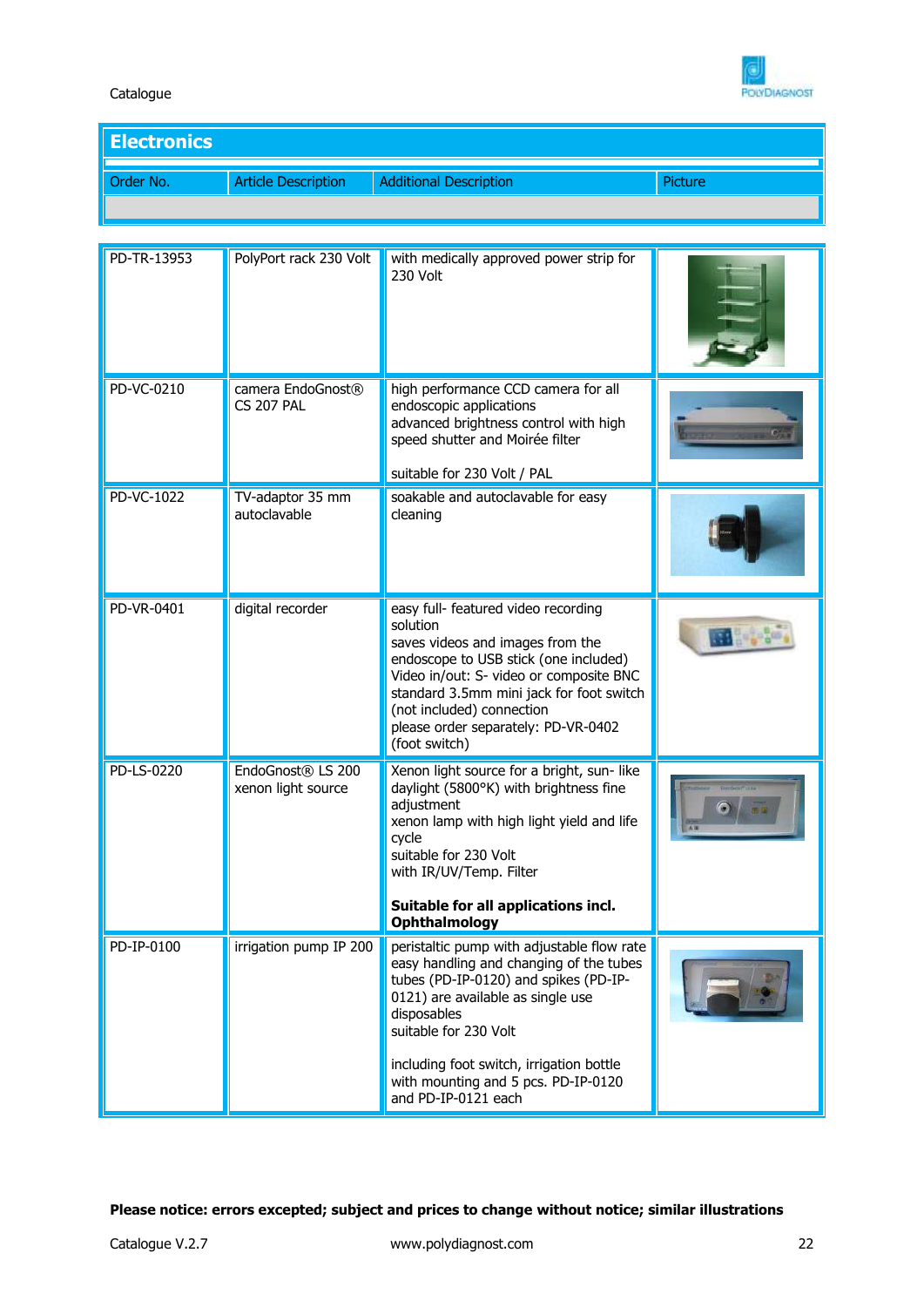

| <b>Electronics</b> |                                |                                                                                                                                                                                                                                                                                     |         |  |  |
|--------------------|--------------------------------|-------------------------------------------------------------------------------------------------------------------------------------------------------------------------------------------------------------------------------------------------------------------------------------|---------|--|--|
| Order No.          | <b>Article Description</b>     | <b>Additional Description</b>                                                                                                                                                                                                                                                       | Picture |  |  |
|                    |                                |                                                                                                                                                                                                                                                                                     |         |  |  |
| PD-OA-5129         | micro drill system<br>complete | micro drill system for semirigid<br>endoscopy<br>recommended espacially for obstruction<br>of lacrimal duct in the tear channel<br>consisting of drive assembly with foot<br>switch, gear transmission piece,<br>driveshaft, drill shifter and motor mount<br>for the 3- joint- arm |         |  |  |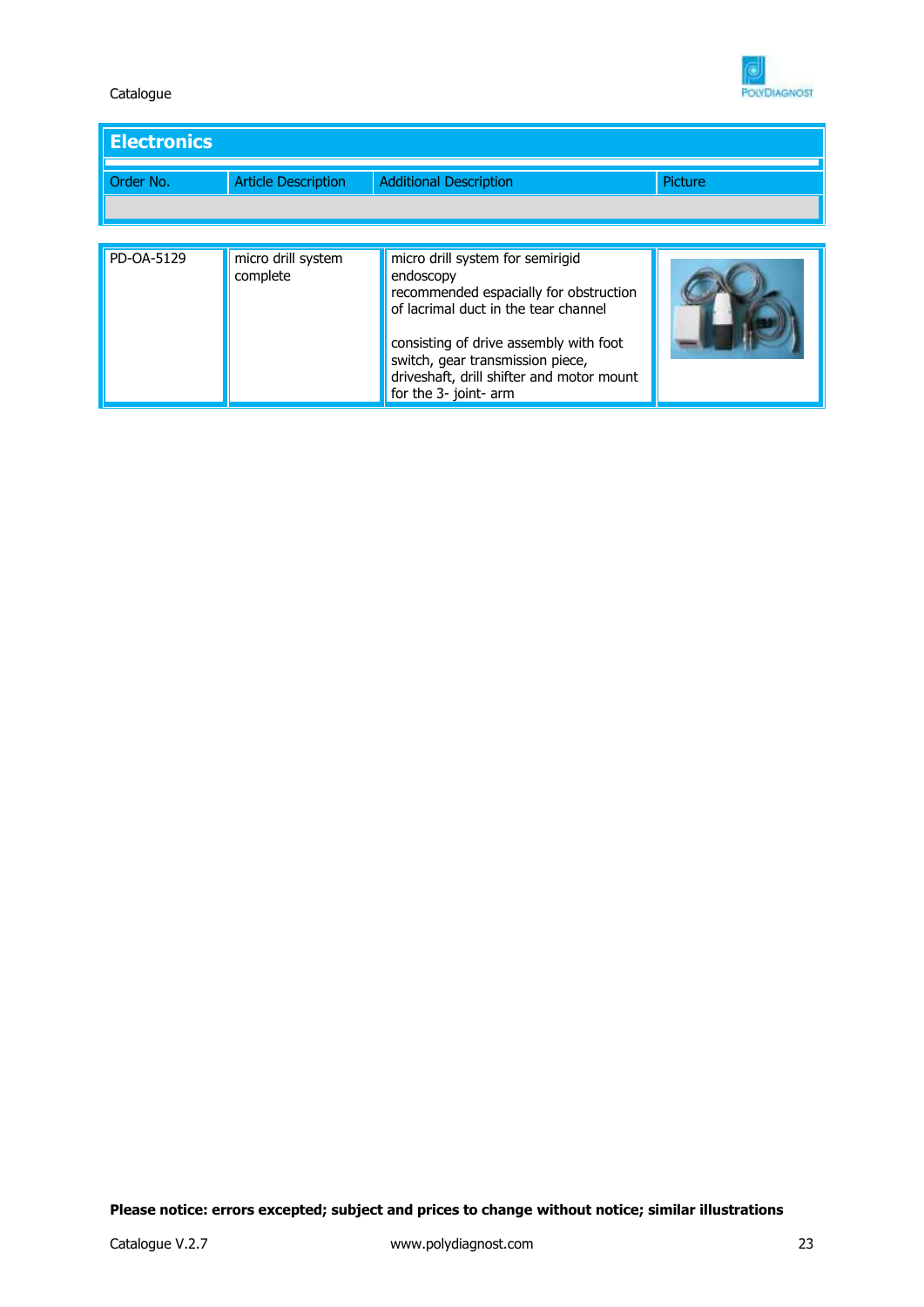

| <b>Acessories for Electronics</b> |                                    |                                                                                                                                            |         |  |
|-----------------------------------|------------------------------------|--------------------------------------------------------------------------------------------------------------------------------------------|---------|--|
| Order No.                         | <b>Article Description</b>         | <b>Additional Description</b>                                                                                                              | Picture |  |
|                                   |                                    |                                                                                                                                            |         |  |
|                                   |                                    |                                                                                                                                            |         |  |
| PD-VR-0402                        | footswitch for digital<br>recorder | footswitch for easy handling of the digital<br>recorder                                                                                    |         |  |
| PD-LC-2001                        | light cable                        | length: 180 cm<br>fiber bundle 4.8 mm<br>colour: blue<br>without adaptor                                                                   |         |  |
| PD-LC-3001                        | light cable set                    | length: 180 cm<br>fiber bundle 4.8 mm<br>colour: blue<br>incl. lightcable PD-LC-2001, adapter Storz<br>PD-LC-9001, adapter ACMI PD-LC-9101 |         |  |
| PD-LC-9001                        | adaptor C-LS Storz                 | adaptor for light cable PD-LC-2001 to fit to a<br>Storz light source connection                                                            |         |  |
| PD-LC-9002                        | adaptor C-LS Fuji                  | adaptor for light cable PD-LC-2001 to fit to a<br>Fuji light source connection                                                             |         |  |
| PD-LC-9003                        | adaptor C-LS Pentax                | adaptor for light cable PD-LC-2001 to fit to a<br>Pentax light source connection                                                           |         |  |
| PD-LC-9004                        | adaptor C-LS<br>Olympus/ACMI       | adaptor for light cable PD-LC-2001 to fit to a<br>Olympus/ACMI light source connection                                                     |         |  |
| PD-LC-9005                        | adaptor C-LS Wolf                  | adaptor for light cable PD-LC-2001 to fit to a<br>Wolf light source connection                                                             |         |  |

 $\mathbf{U}$   $\mathbf{U}$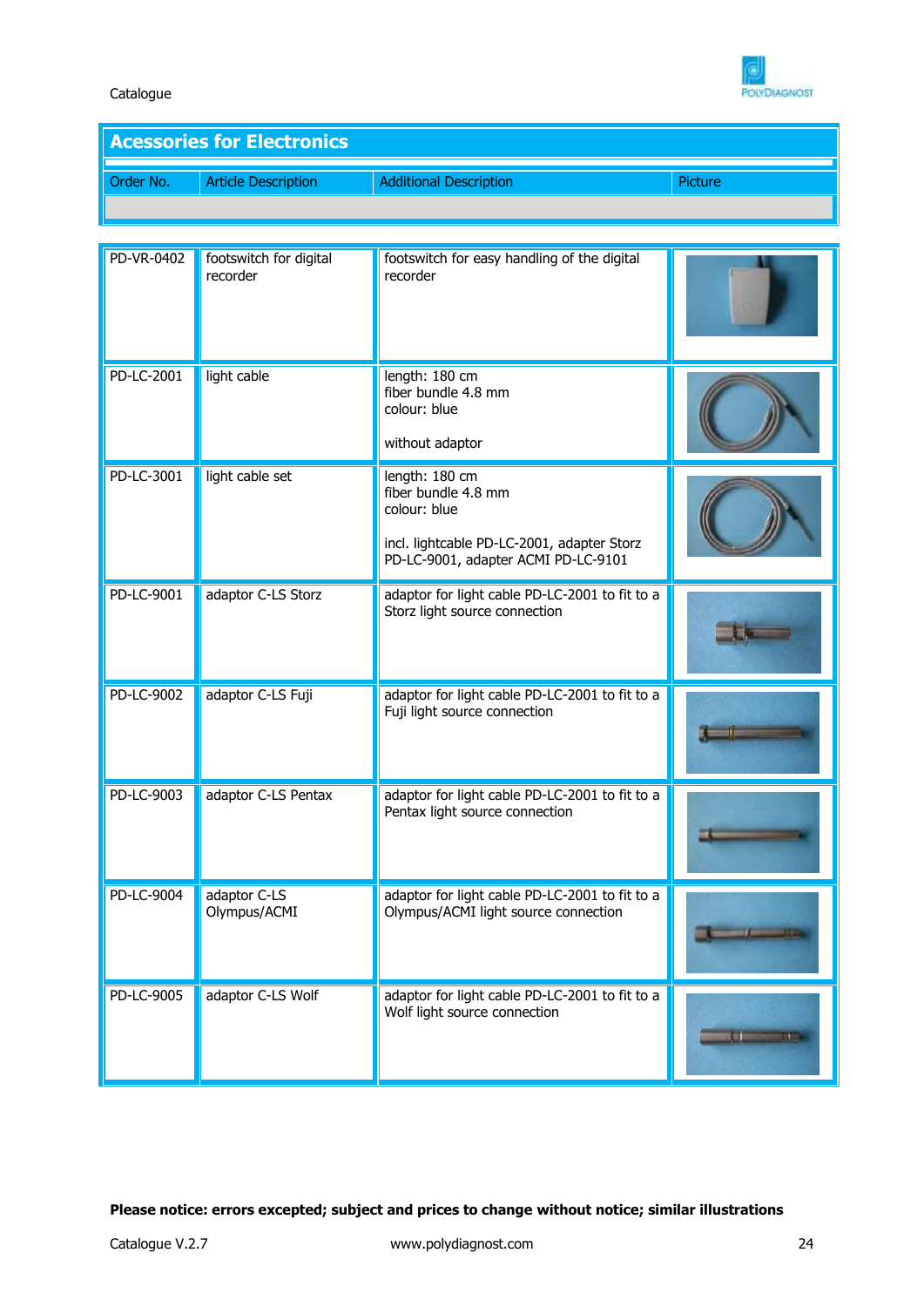

| <b>Acessories for Electronics</b> |                            |                               |         |
|-----------------------------------|----------------------------|-------------------------------|---------|
|                                   |                            |                               |         |
| Order No.                         | <b>Article Description</b> | <b>Additional Description</b> | Picture |

| PD-LC-9006 | adaptor C-LS Stryker     | adaptor for light cable PD-LC-2001 to fit to a<br>Stryker light source connection |  |
|------------|--------------------------|-----------------------------------------------------------------------------------|--|
| PD-LC-9101 | adaptor C-E ACMI         | adaptor for light cable PD-LC-2001 to fit to a<br>ACMI endoscope connection       |  |
| PD-LC-9103 | adaptor C-E Wolf         | adaptor for light cable PD-LC-2001 to fit to a<br>Wolf endoscope connection       |  |
| PD-LC-9104 | adaptor C-E Storz        | adaptor for light cable PD-LC-2001 to fit to a<br>Storz endoscope connection      |  |
| PD-LC-9502 | adaptor E Wolf           | adaptor for a PolyDiagnost optic to fit to a<br>Wolf light cable                  |  |
| PD-LC-9503 | adaptor E Storz          | adaptor for a PolyDiagnost optic to fit to a<br>Storz light cable                 |  |
| PD-IP-0120 | tube for irrigation pump | tube for irrigation pump PD-IP-0100<br>disposable / sterile packed                |  |
| PD-IP-0121 | spike for tube           | spike for tube PD-IP-0120<br>disposable / sterile packed                          |  |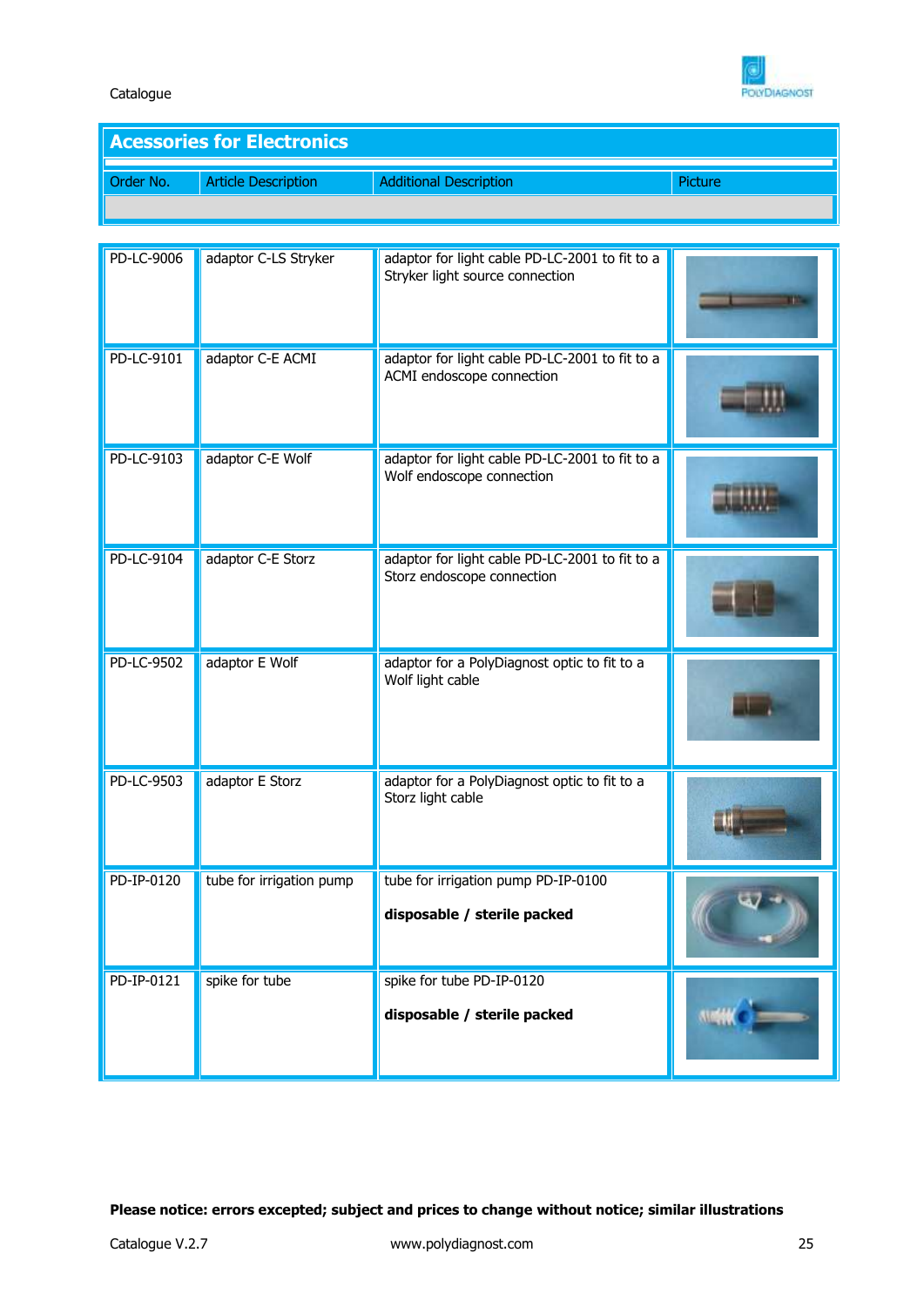

| <b>Spare Parts</b> |                            |                               |         |  |
|--------------------|----------------------------|-------------------------------|---------|--|
|                    |                            |                               |         |  |
| Order No.          | <b>Article Description</b> | <b>Additional Description</b> | Picture |  |

| PD-AC-0101 | table clamp                   | clamps on tables and tubes                                                                     |  |
|------------|-------------------------------|------------------------------------------------------------------------------------------------|--|
| PD-AC-0202 | vario arm friction            | vario arm with knob for variable friction and<br>locking                                       |  |
| PD-AC-0103 | camera support                | camera support for 3-joint-arm with pins to<br>attach mounting<br>length: 60 cm                |  |
| PD-AC-0118 | camera support short          | shorter version of PD-AC-0103<br>length: 50 cm<br>recommended for sales agents                 |  |
| PD-AC-0114 | mounting                      | to attach modular oculars and adaptor<br>separate light to the camera support                  |  |
| PD-LS-9901 | xenon bulb                    | xenon bulb for light source<br>suitable for PD-LS-0220 and PD-VR-0100                          |  |
| PD-IP-0122 | foot switch for IP 200        | foot switch for irrigation pump PD-IP-0100                                                     |  |
| PD-IP-0123 | bottle for irrigation<br>pump | bottle for irrigation pump PD-IP-0100                                                          |  |
| PD-OA-5141 | drill shifter                 | holding fixture for the micro drill<br>with Luer Lock connection for adaption to<br>the handle |  |